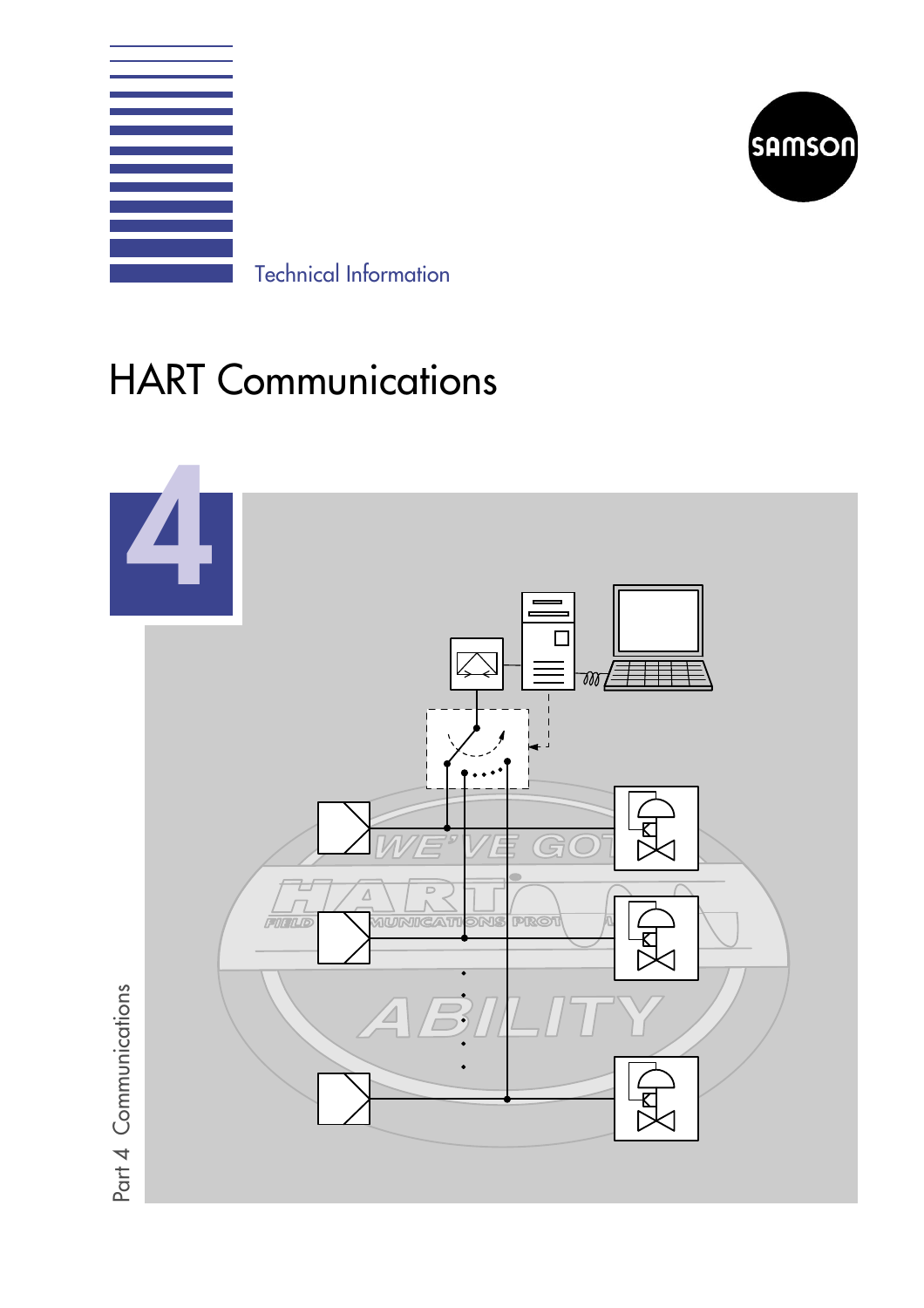|  | the control of the control of the control of the control of the control of |   |
|--|----------------------------------------------------------------------------|---|
|  |                                                                            | í |
|  | the control of the control of the control of the control of the            |   |
|  |                                                                            |   |
|  |                                                                            |   |
|  |                                                                            |   |
|  |                                                                            |   |
|  |                                                                            |   |
|  |                                                                            |   |
|  |                                                                            |   |
|  |                                                                            |   |
|  |                                                                            |   |
|  |                                                                            |   |
|  |                                                                            |   |
|  |                                                                            |   |
|  |                                                                            |   |
|  |                                                                            |   |

# Technical Information

- Part 2: Self-operated Regulators
- Part 3: Control Valves
- Part 4: Communication
- Part 5: Building Automation
- Part 6: Process Automation



Should you have any further questions or suggestions, please do not hesitate to contact us:

SAMSON AG Phone (+49 69) 4 00 94 67<br>V74 / Schulung Telefax (+49 69) 4 00 97 16<br>Weismüllerstraße 3 E-Mail: schulung@samson.de Telefax (+49 69) 4 00 97 16 Weismüllerstraße 3 E-Mail: schulung@samson.de Internet: http://www.samson.de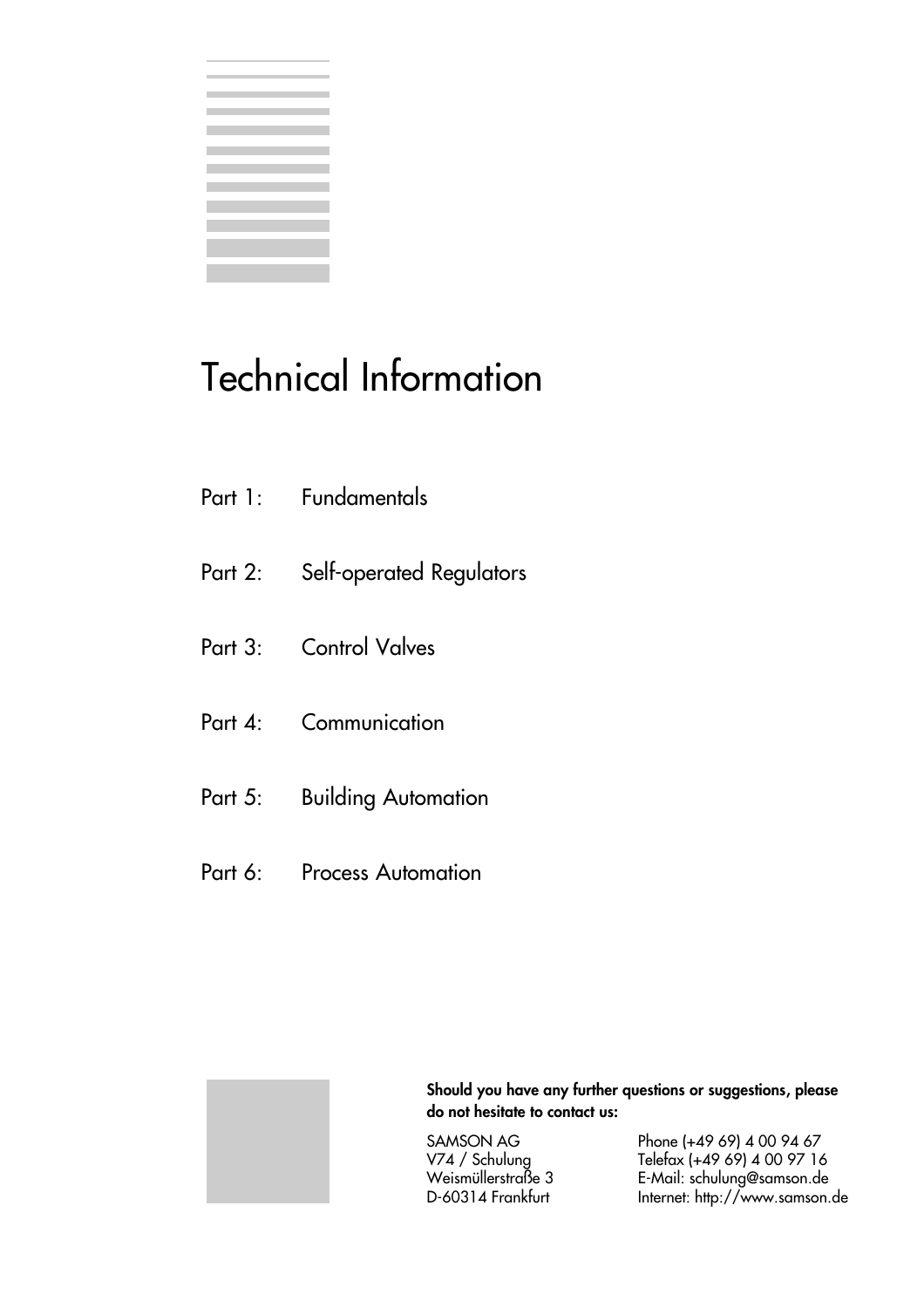# HART Communications

| $\blacktriangleright$ Higher-level communication systems $\,\dots\,\dots\,\dots\,\dots\,\dots\,\dots\,\dots\,1$ 2 |
|-------------------------------------------------------------------------------------------------------------------|
|                                                                                                                   |
|                                                                                                                   |
|                                                                                                                   |
|                                                                                                                   |
|                                                                                                                   |
|                                                                                                                   |
|                                                                                                                   |
|                                                                                                                   |
|                                                                                                                   |
|                                                                                                                   |
|                                                                                                                   |
|                                                                                                                   |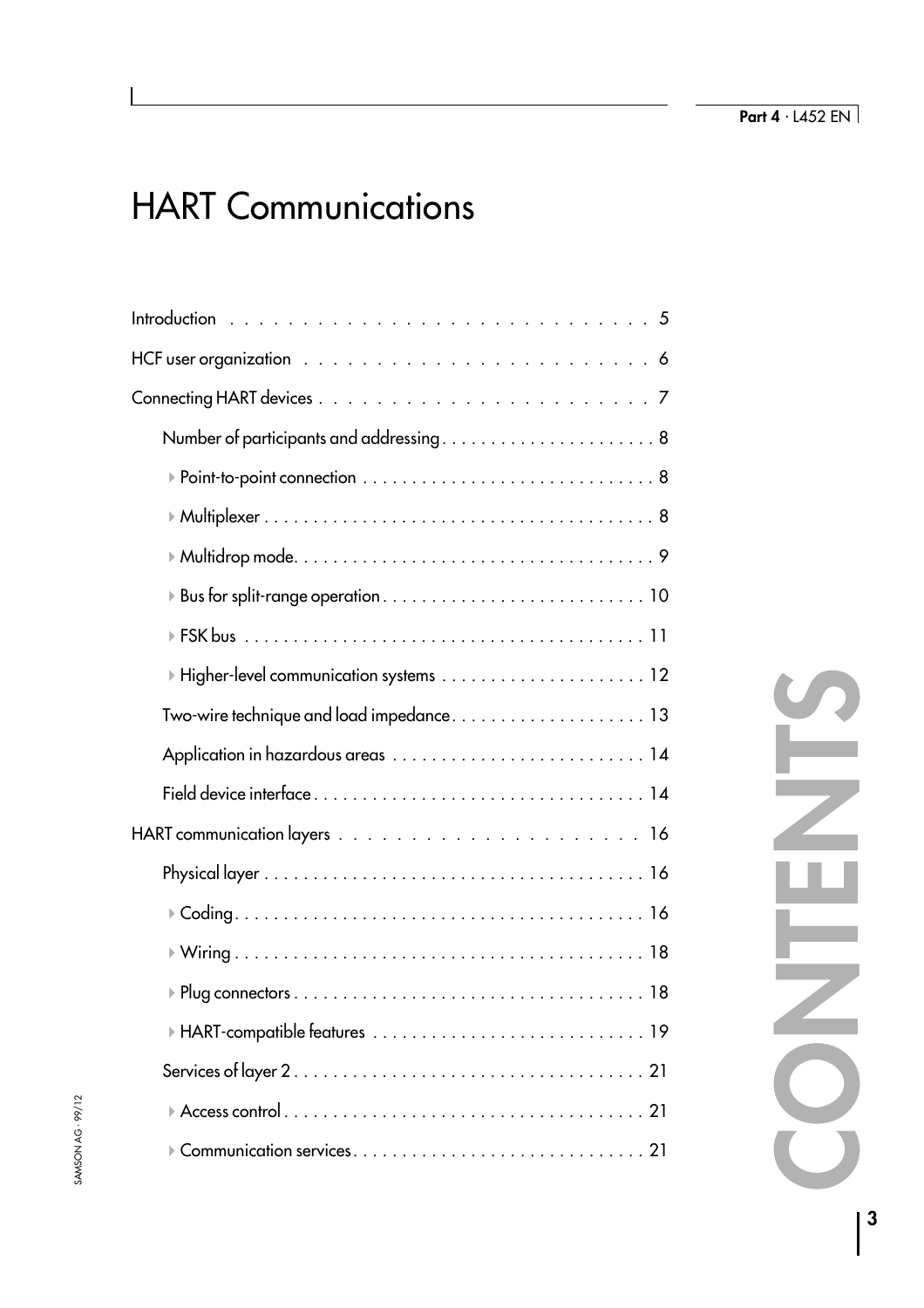| Requirements to be met by the configuration devices 32 |
|--------------------------------------------------------|
|                                                        |
|                                                        |
|                                                        |
|                                                        |

ſ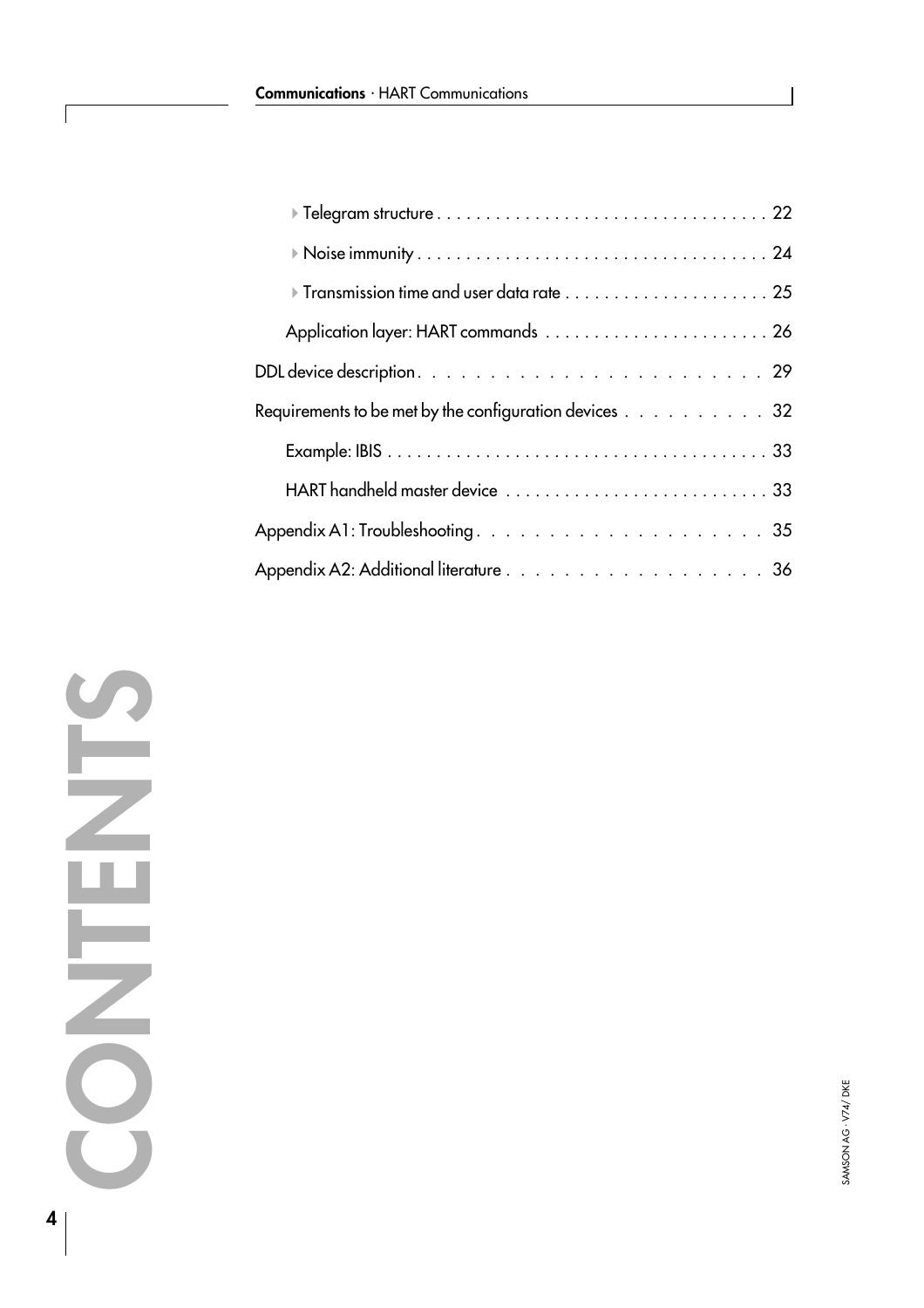# <span id="page-4-0"></span>**Introduction**

Field networks are not the only<br>use the advantages of smart fiver<br>many possibilities even for in<br>conventional 4 to 20 mA technique. ield networks are not the only solution when plant operators want to use the advantages of smart field devices. The HART protocol provides many possibilities even for installations that are equipped with the

HART devices communicate their data over the transmission lines of the 4 to 20 mA system. This enables the field devices to be parameterized and started up in a flexible manner or to read measured and stored data (records). All these tasks require field devices based on microprocessor technology. These devices are frequently called smart devices.

Introduced in 1989, this protocol has proven successful in many industrial applications and enables bidirectional communication even in hazardous environments. HART allows the use of up to two masters: the engineering console in the control room and a second device for operation on site, e.g. a PC laptop or a handheld terminal.

The most important performance features of the HART protocol include:

- $\blacktriangleright$  proven in practice, simple design, easy to maintain and operate
- $\blacktriangleright$  compatible with conventional analog instrumentation
- $\blacktriangleright$  simultaneous analog and digital communication
- $\blacktriangleright$  option of point-to-point or multidrop operation
- $\blacktriangleright$  flexible data access via up to two master devices
- $\blacktriangleright$  supports multivariable field devices
- $\blacktriangleright$  sufficient response time of approx. 500 ms
- 4open de-facto standard freely available to any manufacturer or user

HART protocol utilizes 4 to 20 mA lines

proven successful for smart devices

typical performance features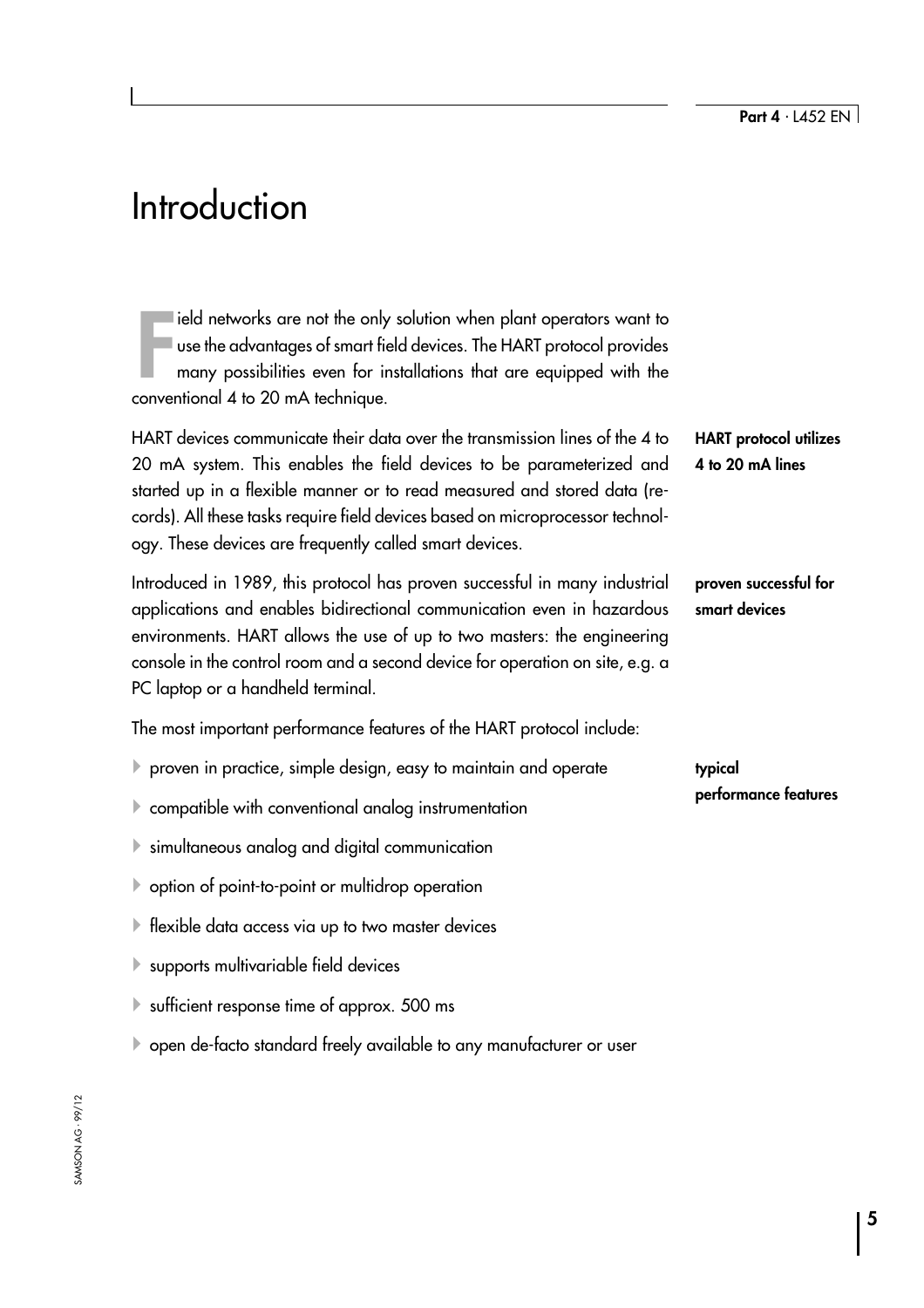# <span id="page-5-0"></span>HCF user organization

support for implementation and operation

The HART protocol is an open communication protocol which interfaces the master device with the field device and can be implemented by any manufacturer and freely employed by the user. The required technical support is provided by the HART Communication Foundation (HCF). This manufacturer-independent, not-for-profit organization encourages widespread use of the HART technology. HCF assumes the responsibility of coordinating and supporting the open protocol standard and manages within this framework the device descriptions of all registered devices (see also page [29](#page-28-0)).



Fig. 1: HART and HCF logo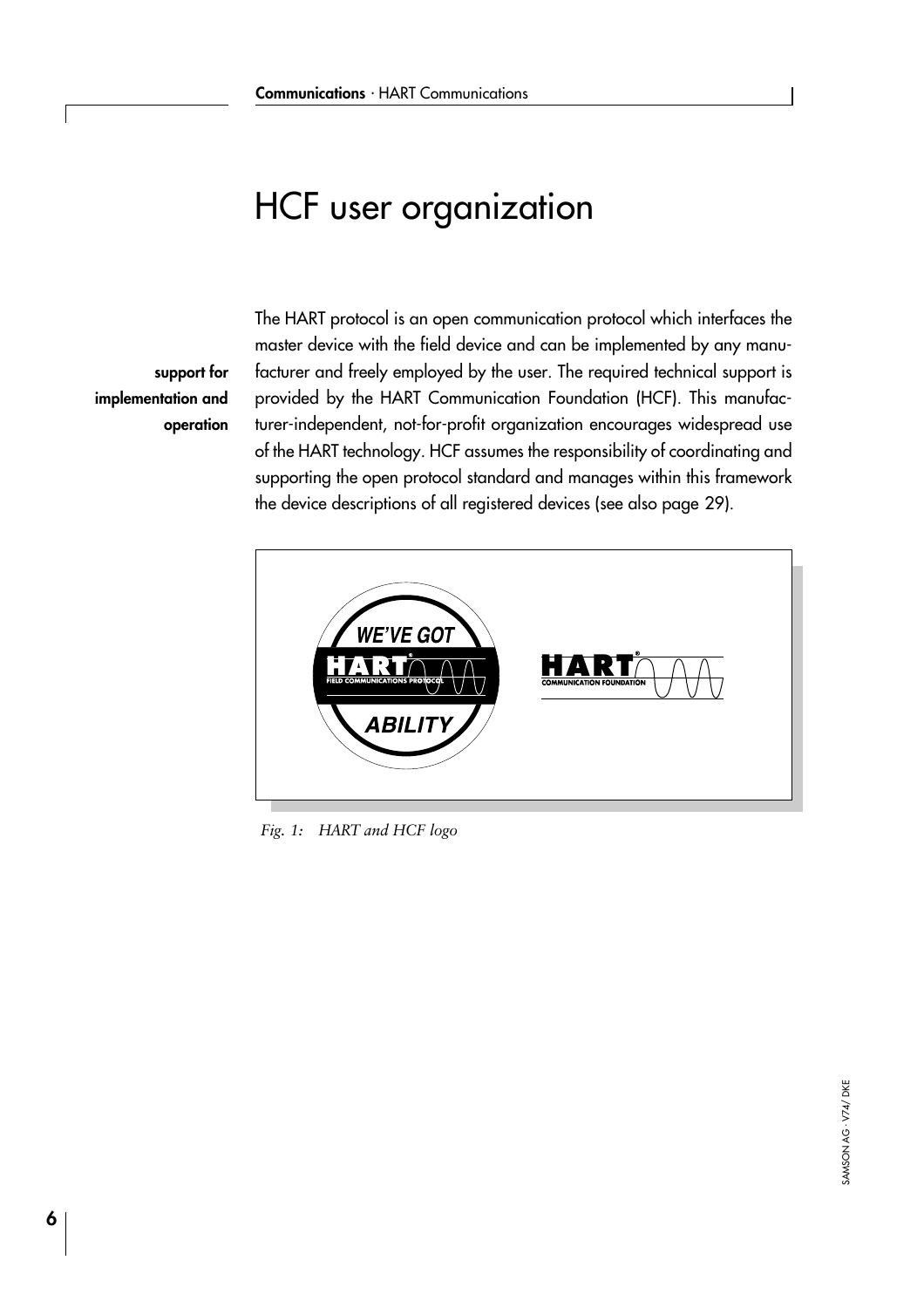# <span id="page-6-0"></span>Connecting HART devices

Devices which support the HART protocol are grouped into master (host) and slave (field) devices. Master devices include handheld terminals as well as PC-based work places, e.g. in the control room. HART slave devices, on the other hand, include sensors, transmitters and various actuators. The variety ranges from two-wire and four-wire devices to intrinsically safe versions for use in hazardous environments.

The HART data is superimposed on the 4 to 20 mA signal via a FSK modem. This enables the devices to communicate digitally using the HART protocol, while analog signal transmission takes place at the same time (see 'Coding' on page [16](#page-15-0)ff and Lit./2/).

Field devices and compact handheld terminals have an integrated FSK modem, whereas PC stations have a serial interface to connect the modem externally. Fig. 2 shows a typical connection scheme of a HART host device and a HART field device. HART communication is often used for such simple point-to-point connections. Nevertheless, many more connection variants are possible.

# host and field devices

communication over analog signal line

FSK modem: link to analog signal



Fig. 2: Connection of HART master devices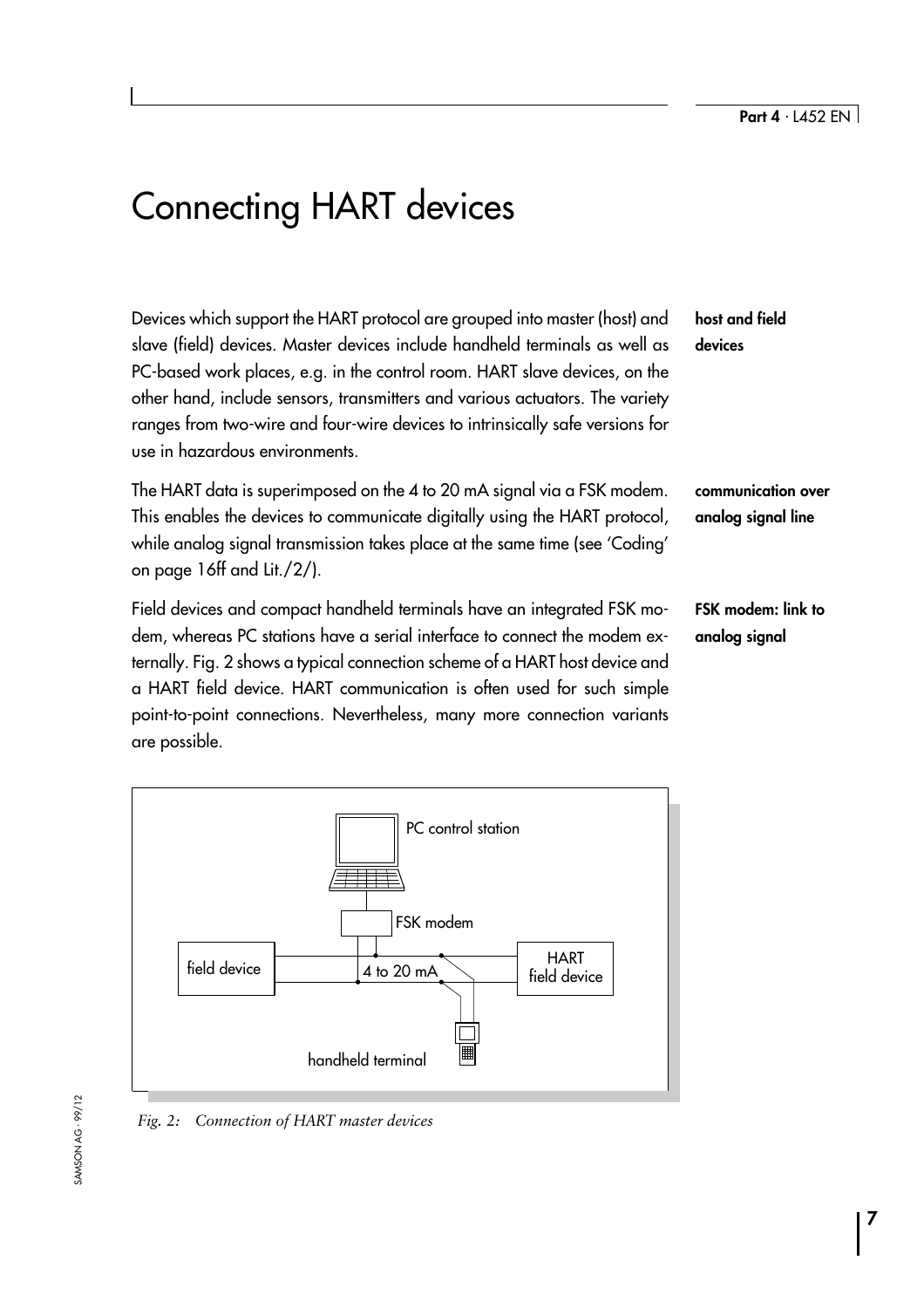## HART networks

<span id="page-7-0"></span>In extended systems, the number of accessible devices can be increased by using a multiplexer. In addition to that, HART enables the networking of devices to suit special applications. Network variants include multidrop, FSK bus and networks for split-range operation.

## Number of participants and addressing

• Point-to-point connection

The HART communication shown in Fig. 2 is referred to as point-to-point connection, i.e. the HART master device is connected to exactly one HART field device. This connection variant requires that the device address of the field device be always set to zero since the operating program uses this address to establish communication. device address zero point-to-point communication

• Multiplexer

Fig. 3 shows the use of a multiplexer system, which enables a large number of HART devices to be connected in a network. The user selects a particular



Fig. 3: HART communication via multiplexer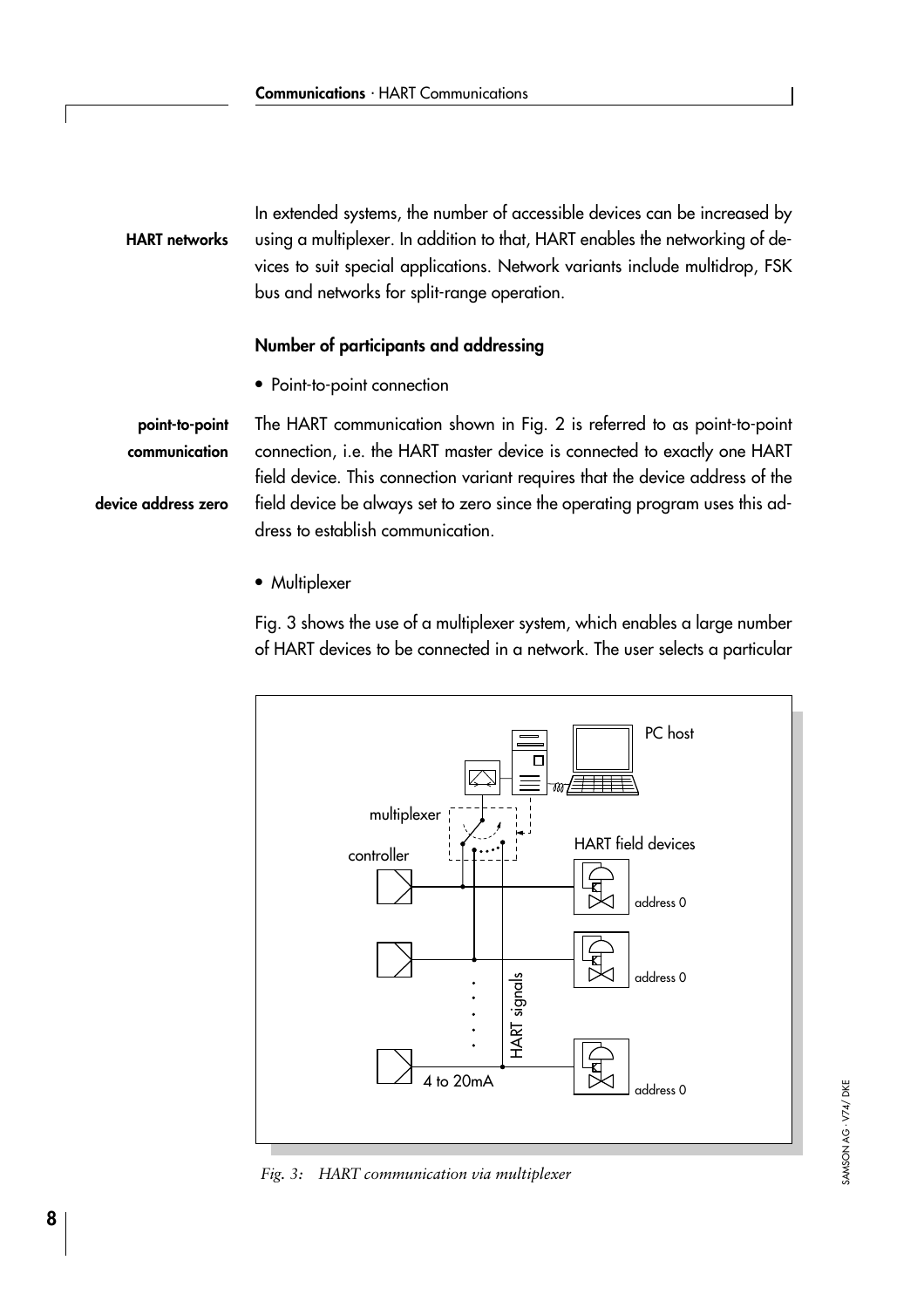<span id="page-8-0"></span>current loop for communication via the operating program. As long as the communication takes place, the multiplexer connects the current loop to the host. Due to the cascaded multiplexer structure, the host can communicate with many (> 1000) devices, all with the address zero.

• Multidrop mode

The HART protocol was originally designed for transmitters. The multidrop mode was also developed for them. In multidrop operation, the devices exchange their data and measured values only via the HART protocol. The analog current signal serves just to energize the two-wire devices, providing a direct current of 4 mA

In multidrop mode, up to 15 field devices are connected in parallel to a single wire pair (Fig. 4). The host distinguishes the field devices by their preset addresses which range from 1 to 15.

Control valves cannot be used in conjunction with multidrop mode. As demonstrated by the calculations on page [25](#page-24-0), the digital HART communication is too slow to preselect set points. The control signals for valves are therefore always transmitted as 4 to 20 mA standardized current signals.



Fig. 4: Multitrop mode with HART transmitters

multiplexer selects current loops at shifted time intervals

multidrop mode for transmitters

address range: 1 to 15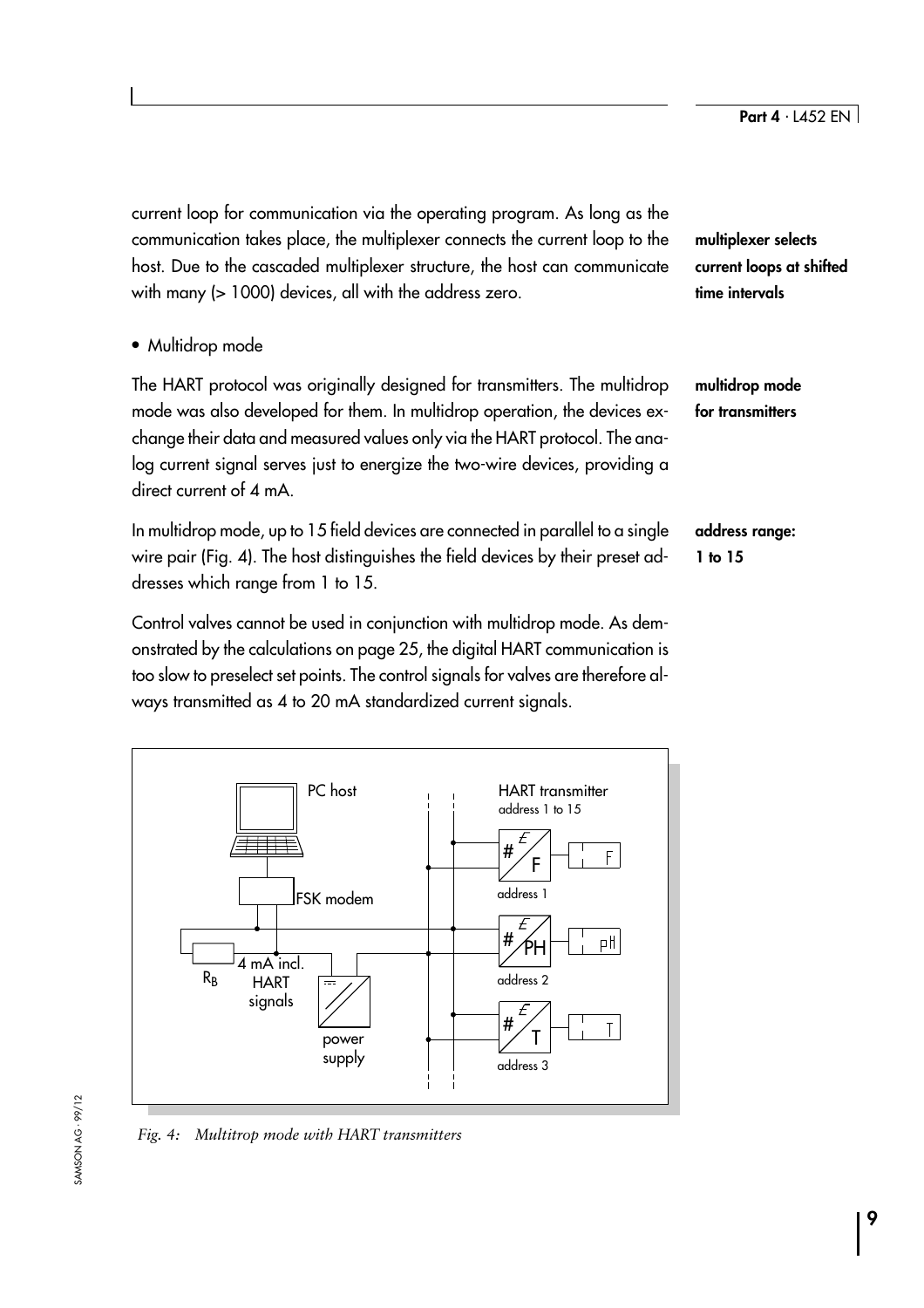<span id="page-9-0"></span>• Bus for split-range operation

There are special applications which require that several  $-$  usually two  $-$  actuators receive the same control signal. A typical example is the split-range operation of control valves. One valve operates in the nominal current range from 4 to 12 mA, while the other one uses the range from 12 to 20 mA. splitting the set point range

> In split-range operation, the control valves are connected in series in the current loop. When both valves have a HART interface, the HART host device must be able to distinguish with which valve it must communicate. To achieve this, the HART protocol revision 6 (anticipated for autumn 1999) and later will be extended by one more network variant.

As is the case for multidrop mode, each device is assigned to an address from 1 to 15. The analog 4 to 20 mA signal preserves its device-specific function, which is, for control valves, the selection of the required travel. To be able to use HART communications also for such applications as the split-range operation, the HART positioner from SAMSON always takes the analog current signal as a reference variable, independent of the device address (Fig. 5). HART address 1 to 15 analog reference variable



Fig. 5: Split-range operation with two HART positioners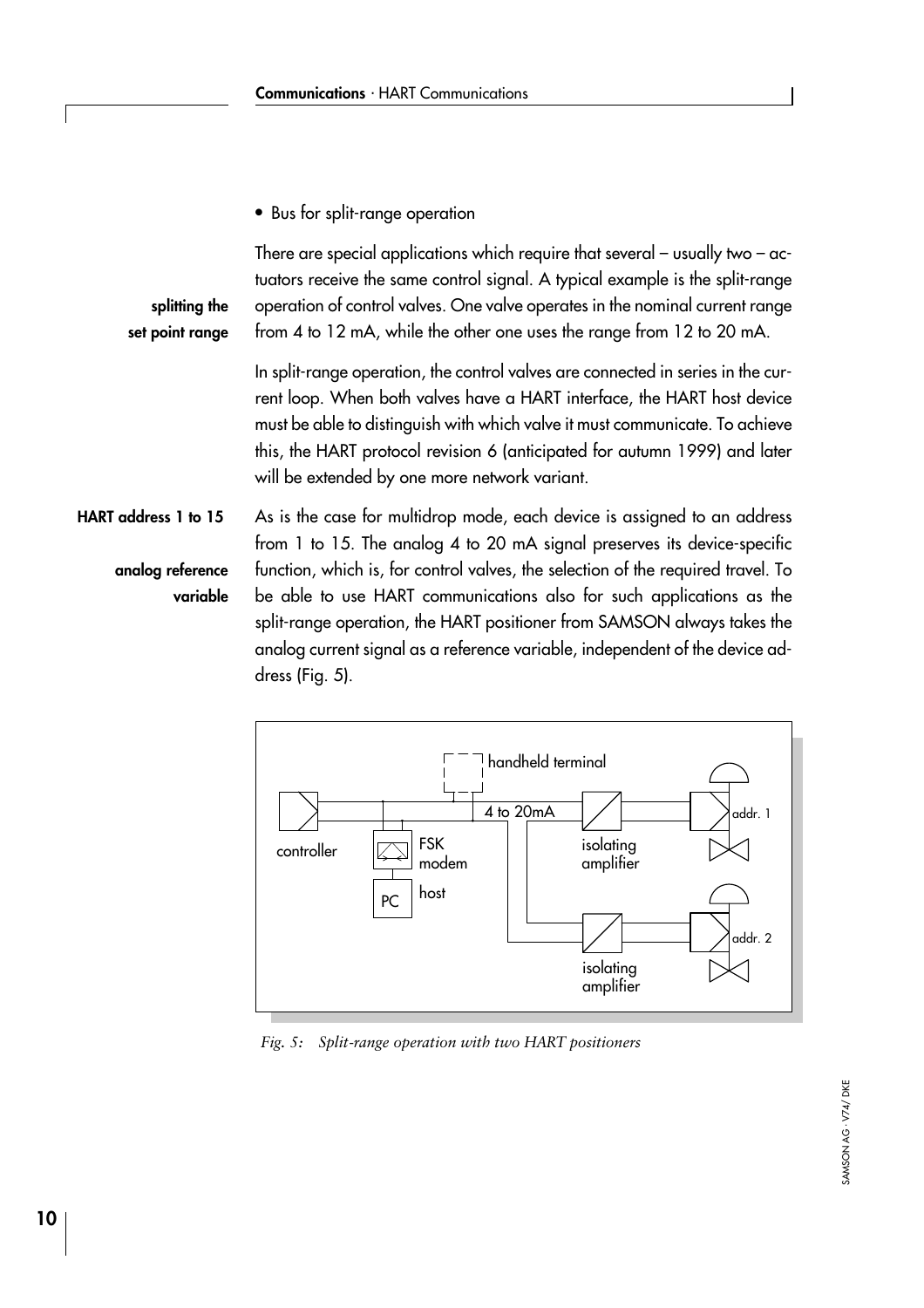## <span id="page-10-0"></span>• FSK bus

The HART protocol can be extended by company-specific functions. Hartmann & Braun, for example, developed the FSK bus. Similar to a device bus, it can connect approximately 100 HART devices and address them. This requires special assembly-type isolating amplifiers (e.g. TET 128). The only reason for the limited number of participants is that each additional participant increases the signal noise. The signal quality is therefore no longer sufficient to properly evaluate the telegram.

The HART devices are connected to their analog current signal and the common FSK bus line via the isolating amplifier (Fig. 6). From the FSK bus' viewpoint, the isolating amplifiers act as impedance converters. This enables also devices with high load to be integrated in the communication network.



FSK bus for networked communication

... up to 100 devices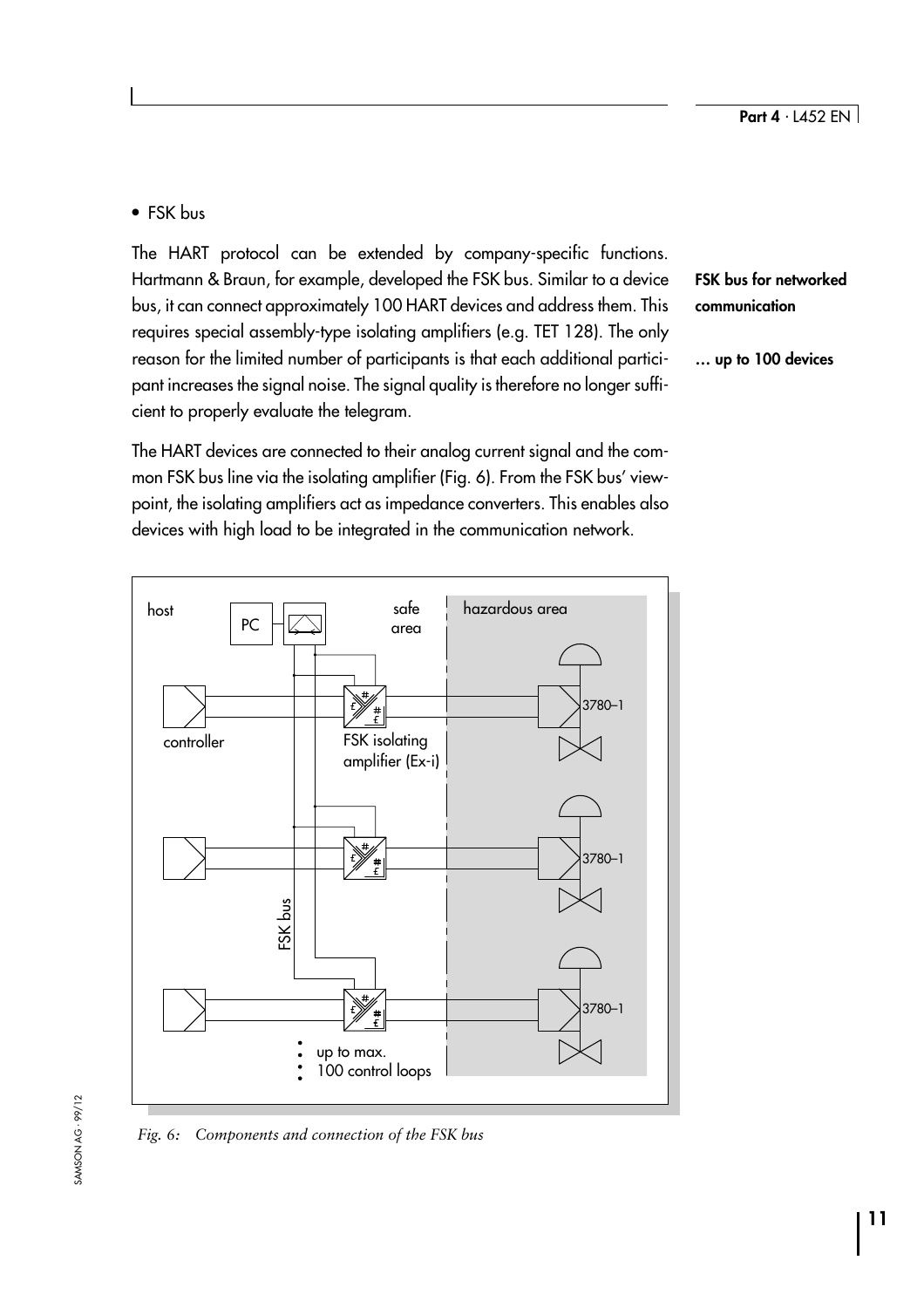| To address the devices, a special, long form of addressing is used (see also                                                                                                                                                                                                                                                                                                                       |
|----------------------------------------------------------------------------------------------------------------------------------------------------------------------------------------------------------------------------------------------------------------------------------------------------------------------------------------------------------------------------------------------------|
| Fig. 15, page 23). During the configuration phase, the bus address and the<br>tag number of each device are set via the point-to-point line. During<br>operation, the devices operate with the long addresses. When using the<br>HART command 11, the host can also address the device via its tag. In this<br>way, the system configuration can be read and checked during the start-up<br>phase. |
| • Higher-level communication systems                                                                                                                                                                                                                                                                                                                                                               |
| To be able to connect a HART communication system with other communica-<br>tion systems, gateways are used. They convert the respective protocols of the<br>networks to be coupled.                                                                                                                                                                                                                |
| HART protocol $\Leftrightarrow$ Fieldbus protocol                                                                                                                                                                                                                                                                                                                                                  |
| In most cases, when complex communication tasks must be solved, fieldbus<br>systems would be the preferred choice anyway.                                                                                                                                                                                                                                                                          |
| Even without complex protocol conversions, HART enables communication<br>over long distances. HART signals can be transmitted over telephone lines<br>using HART/CCITT converters. Field devices directly connected to dedicated<br>lines owned by the company can thus communicate with the centralized host<br>located many miles away.                                                          |
|                                                                                                                                                                                                                                                                                                                                                                                                    |

<span id="page-11-0"></span> $\sqrt{ }$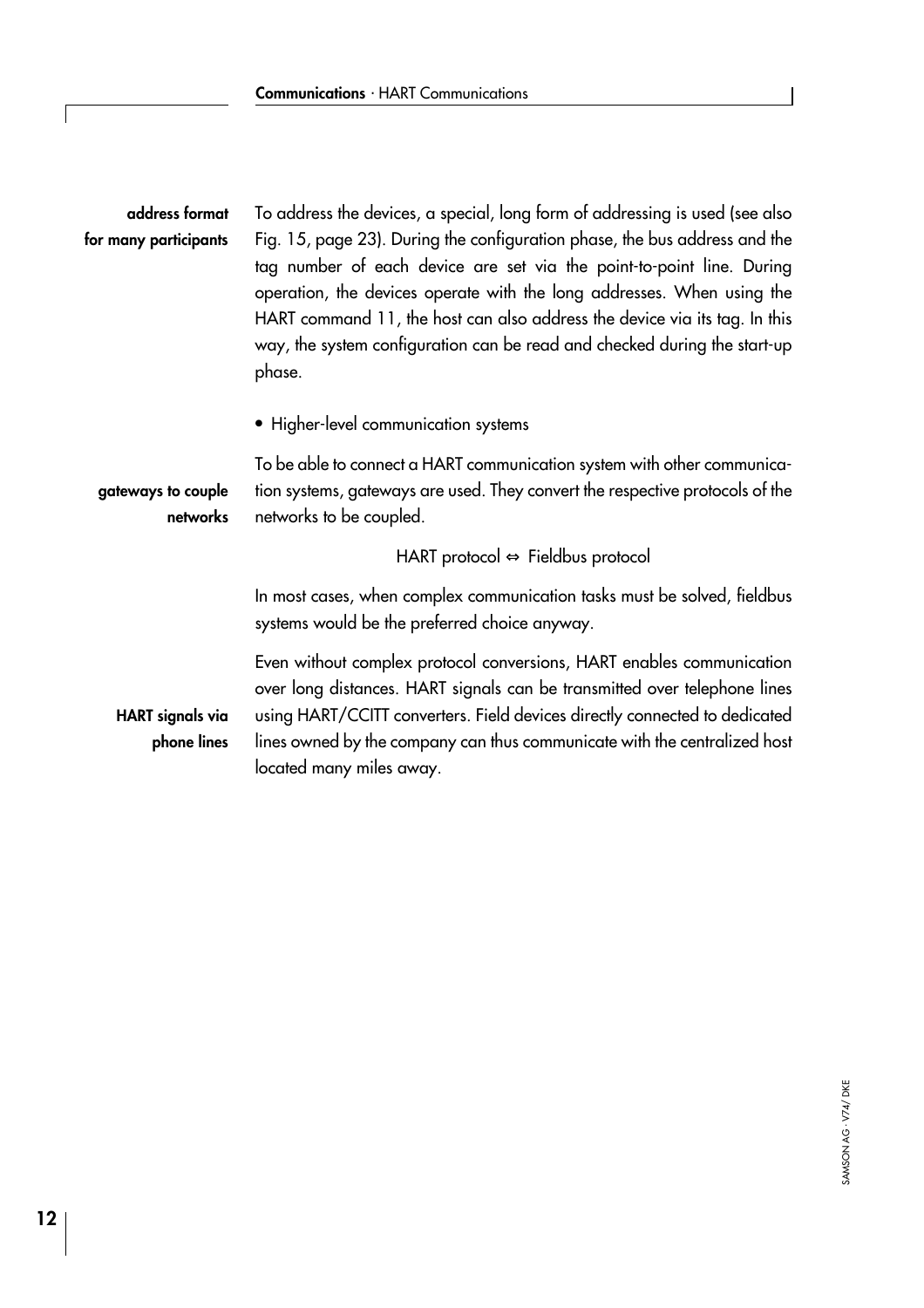## <span id="page-12-0"></span>Two-wire technique and load impedance

HART signals are imposed on the conventional analog current signal. Whether the devices are designed in four-wire technique including an additional power supply or in two-wire technique, HART communication can be used for both cases. However, it is important to note that the maximum permissible load of a HART device is fixed.

The load of a HART device is limited by the HART specification (see page [17:](#page-16-0) max. 1100 ohms for the entire load in the circuit). Another limitation is caused – especially in older installations – by the process controller. The output of the process controller must be able to provide the power for the connected two-wire device.

The higher the power consumption of a two-wire device, the higher its load. The additional functions of a HART-communicating device increase its power consumption  $-$  and hence the load  $-$  compared to non-HART devices.

When retrofitting HART devices into an already existing installation, the process controller must be checked for its ability to provide the power required by the HART device. The process controller must be able to provide at



Fig. 7: Point-to-point connection: with or without IS isolating amplifier

HART for two-wire and four-wire devices

Observe the load!

power output of controller is limited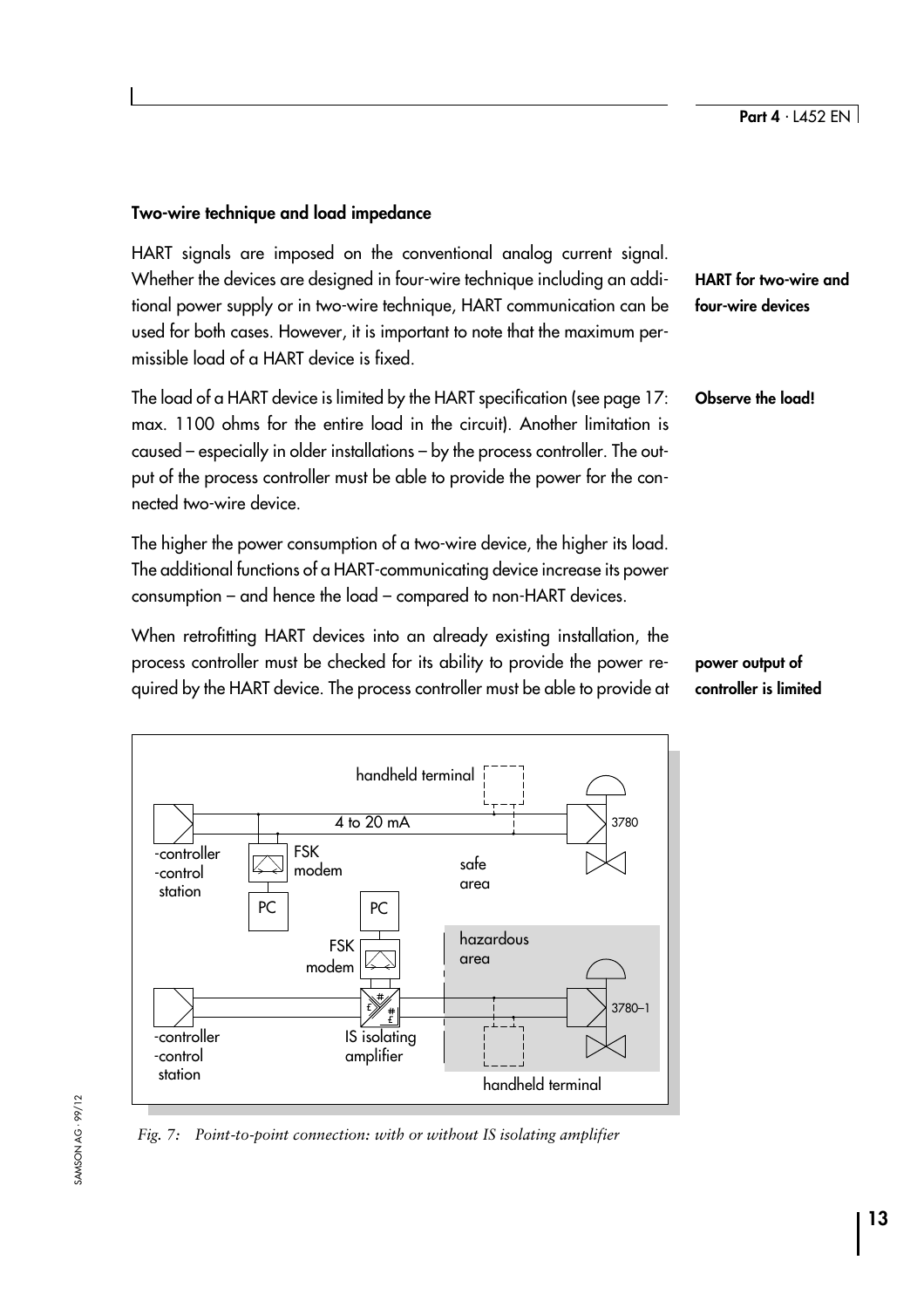<span id="page-13-0"></span>least the load impedance of the HART device at 20 mA. The required load impedance  $U_B$  and the consumed power  $P_W$  are calculated as follows:

load impedance and power consumption

| $U_{\rm R} = 20$ mA $\cdot$ load           |
|--------------------------------------------|
|                                            |
| $P_{W} = U_{R} \cdot I = I^{2} \cdot load$ |
|                                            |

NOTE: The value of the device load is always defined for a current of 20 mA. If the process controller cannot provide the load - including the cable resistances, etc. -, a HART-compatible IS (Intrinsic Safety) isolating amplifier can be installed.

## Application in hazardous areas

| intrinsically safe<br>communication in<br>hazardous areas   | The technical details defined in the HART specification enable HART devices<br>with the operating mode Intrinsic Safety (Ex-i) to be used $-$ if they are ap-<br>proved - also in hazardous areas.                                                                                                                        |
|-------------------------------------------------------------|---------------------------------------------------------------------------------------------------------------------------------------------------------------------------------------------------------------------------------------------------------------------------------------------------------------------------|
| <b>HART-compatible</b><br><b>IS isolating amplifier</b>     | Upon installation in the hazardous area, make sure that the IS isolating am-<br>plifier, which acts as an amplifier and as an IS barrier, is HART compatible<br>(for more details, see page 19).                                                                                                                          |
|                                                             | <b>Field device interface</b>                                                                                                                                                                                                                                                                                             |
| integrated FSK modem                                        | HART-communicating field devices require an appropriate communication<br>interface. As already mentioned, field devices have an integrated FSK mo-<br>dem. Fig. 8 shows the components of the SAMSON Type 3780 HART<br>Positioner in a block diagram. For signal evaluation, the following compo-<br>nents are important: |
| separate processors for<br>application and<br>communication | $\blacktriangleright$ The analog current signal (8) is transmitted via an A/D converter to the mi-<br>croprocessor (2) which is responsible for the application, e.g. for position<br>control.                                                                                                                            |
|                                                             | $\blacktriangleright$ The FSK modem feeds the received HART signals (8) to the microprocessor<br>(5) which computes the communication data.                                                                                                                                                                               |
|                                                             | $\blacktriangleright$ The FSK modem superimposes the HART signals to be sent on the analog<br>current signal of the 4 to 20 mA line.                                                                                                                                                                                      |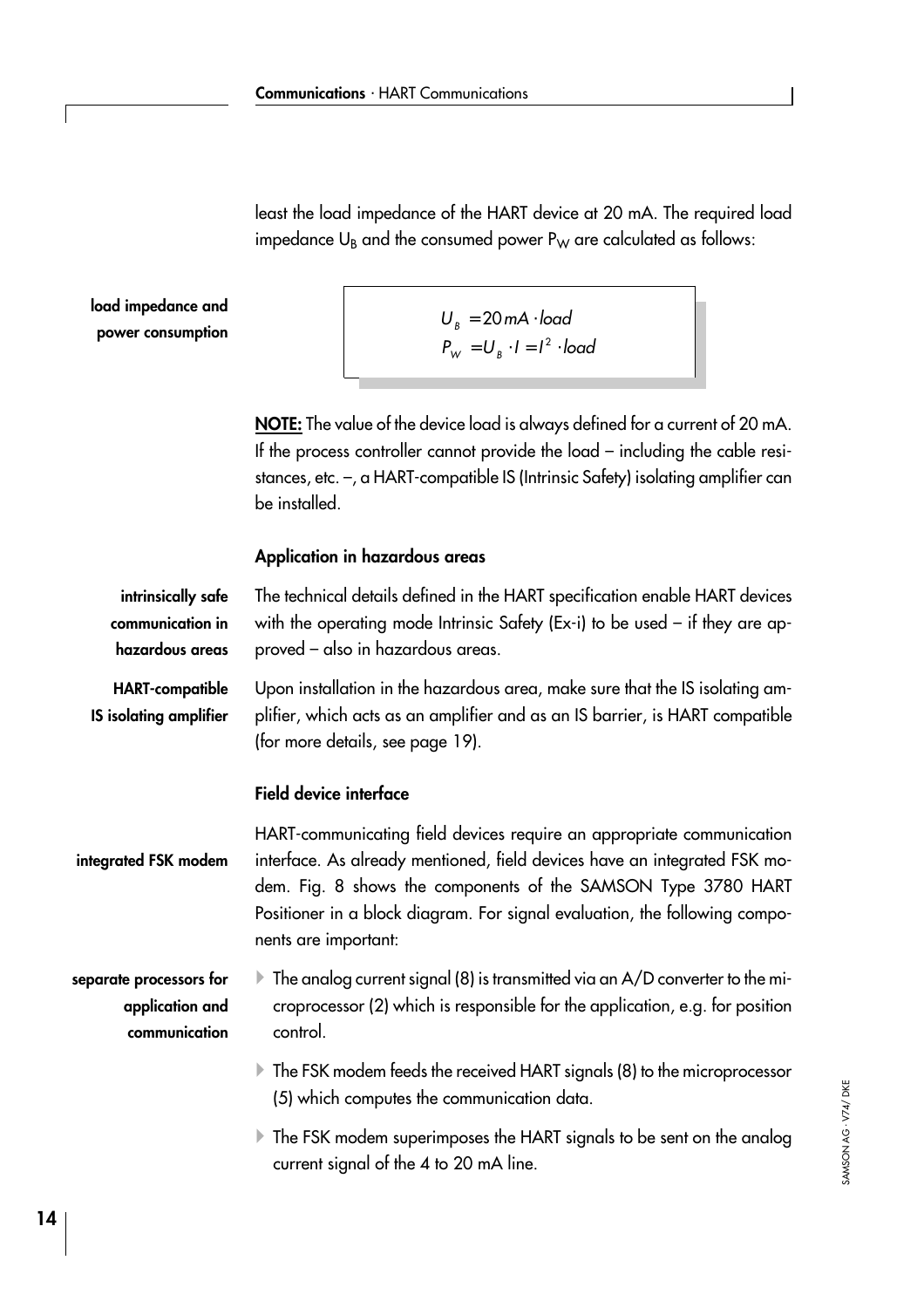<span id="page-14-0"></span>

Fig. 8: HART interface of SAMSON positioner

 $\blacktriangleright$  Both processors, one for communication (5) and the other for application (2), exchange the received data and the data to be sent.

The other function blocks show the components (3, 4, 6 and 7) which measure the position of the valve (1) and adjust the pneumatic pressure in the actuator as requested by the controller. on/off valves adjust the actuator pressure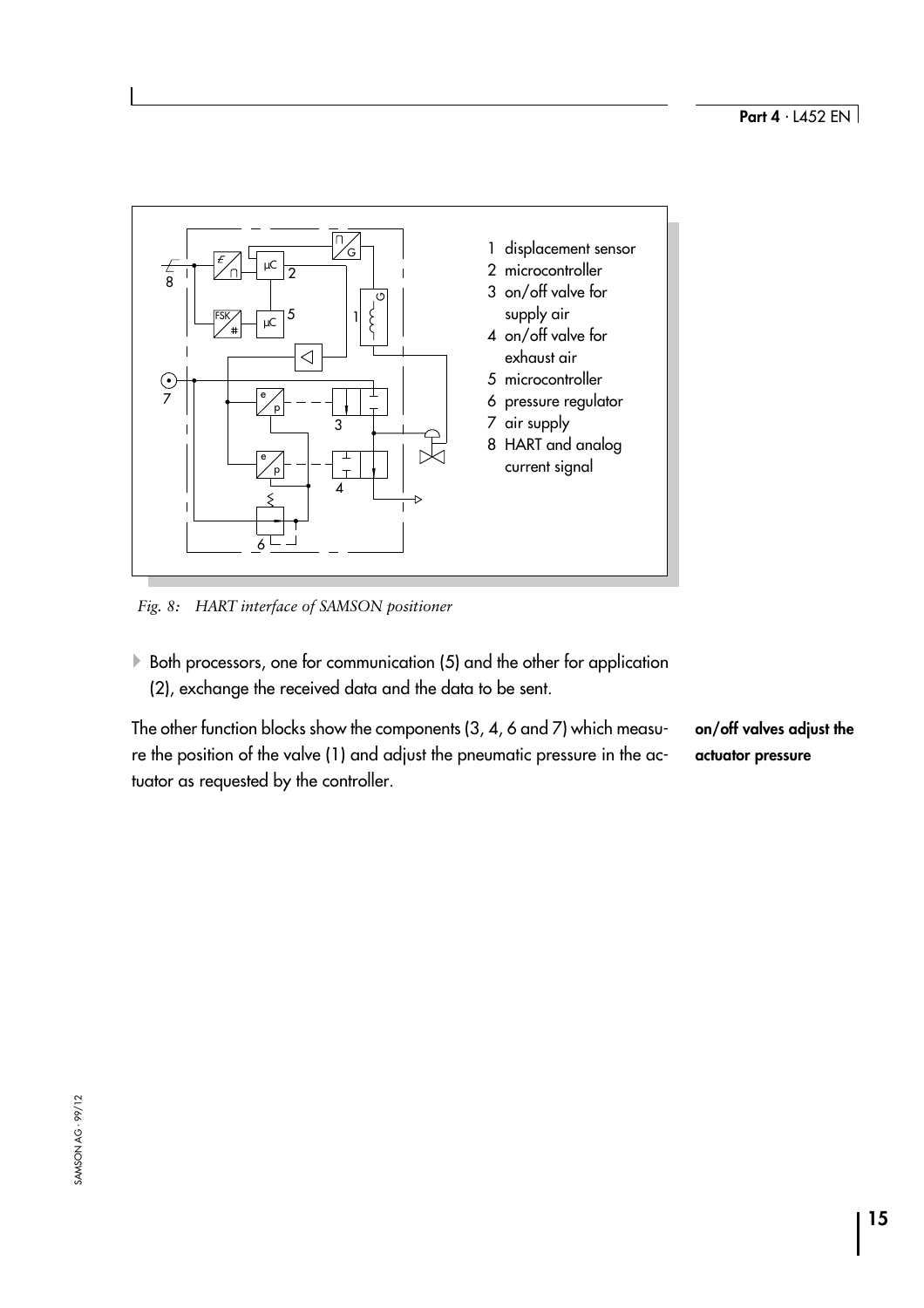# <span id="page-15-0"></span>HART communication layers

| <b>OSI</b> layers | <b>HART</b> layers   |
|-------------------|----------------------|
| application       | <b>HART</b> commands |
| presentation      |                      |
| session           |                      |
| transport         |                      |
| network           |                      |
| data link         | HART protocol rules  |
| physical layer    | <b>Bell 202</b>      |

Fig. 9: HART protocol implementing the OSI model

# HART protocol implements the OSIlayers 1, 2 and 7

The HART protocol utilizes the OSI reference model. As is the case for most of the communication systems on the field level, the HART protocol implements only the layers 1, 2 and 7 of the OSI model. The layers 3 to 6 remain empty since their services are either not required or provided by the application layer 7 (see Fig. 9).

## Physical layer

• Codina

HART protocol uses the existing field wiring

Data transmission between the masters and the field devices is physically realized by superimposing an encoded digital signal on the 4 to 20 mA current loop. Since the coding has no mean values, an analog signal transmission taking place at the same time is not affected. This enables the HART protocol to include the existing simplex channel transmitting the current signal (ana $log$  control device  $\rightarrow$  field device) and an additional half-duplex channel for communication in both directions.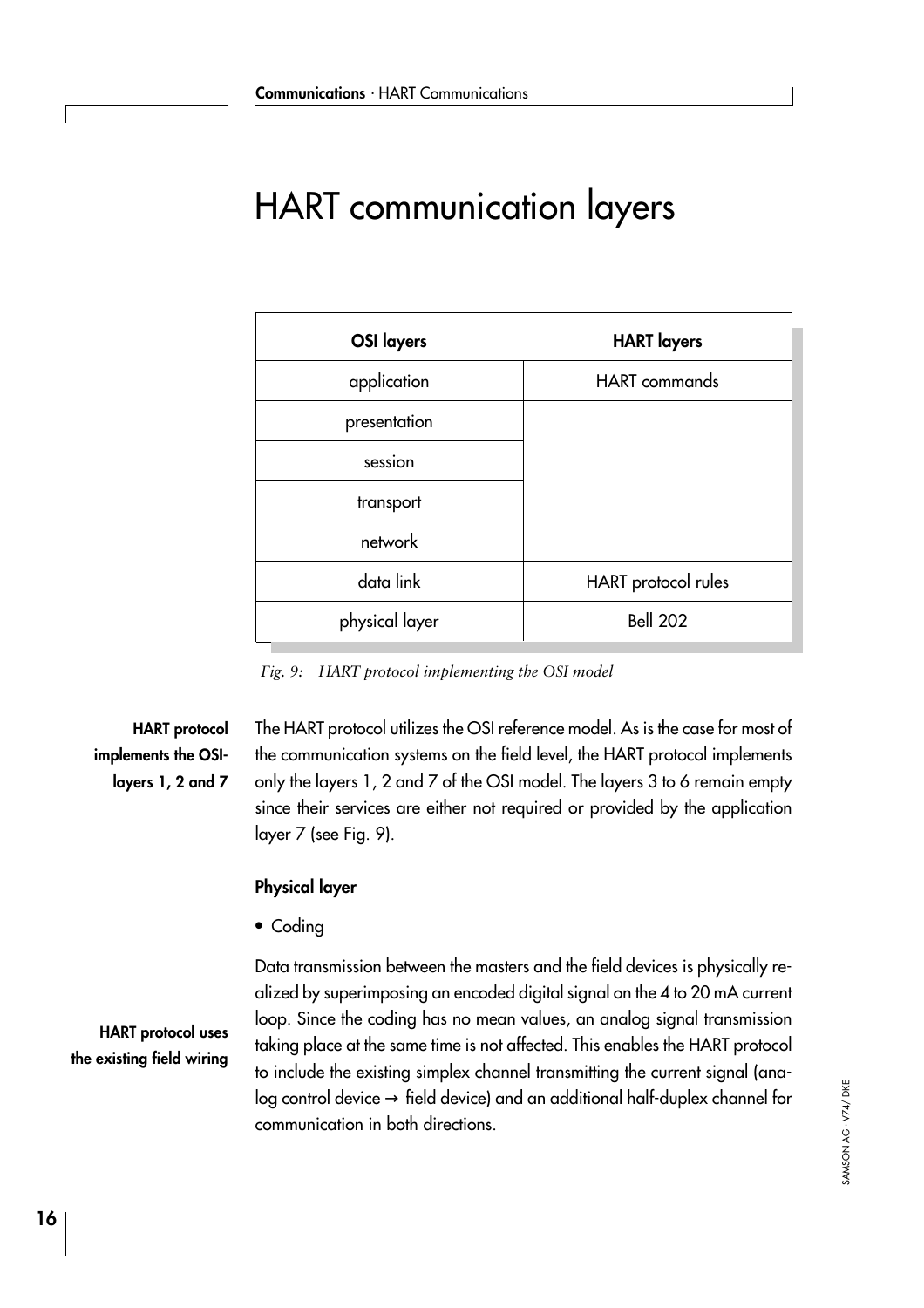<span id="page-16-0"></span>

Fig. 10: Hart signal superimposed on the analog current signal

The bit transmission layer defines an asynchronous half-duplex interface which operates on the analog current signal line. To encode the bits, the FSK method (Frequency Shift Keying) based on the Bell 202 communication standard is used. The two digital values 'O' and '1' are assigned to the following frequencies (see Fig. 10):

| logical '0': 2200Hz<br>logical '1': 1200Hz                                                                                                                                                                                                                                                                                                                          | frequency-modulated<br><b>HART</b> signals |
|---------------------------------------------------------------------------------------------------------------------------------------------------------------------------------------------------------------------------------------------------------------------------------------------------------------------------------------------------------------------|--------------------------------------------|
| Each individual byte of the layer-2 telegram is transmitted as eleven-bit<br>UART character at a data rate of 1200 bits/s.                                                                                                                                                                                                                                          | data rate: 1200 bit/s                      |
| The HART specification defines that master devices send voltage signals,<br>while the field devices (slaves) convey their messages using load-inde-<br>pendent currents. The current signals are converted to voltage signals at the<br>internal resistance of the receiver (at its load).                                                                          |                                            |
| To ensure a reliable signal reception, the HART protocol specifies the total<br>load of the current loop – including the cable resistance – to be between min-<br>imum 230 ohms and maximum 1100 ohms. Usually, the upper limit is not<br>defined by this specification, but results from the limited power output of the<br>power supply unit (see also page 13f). | load ensures<br>reception level            |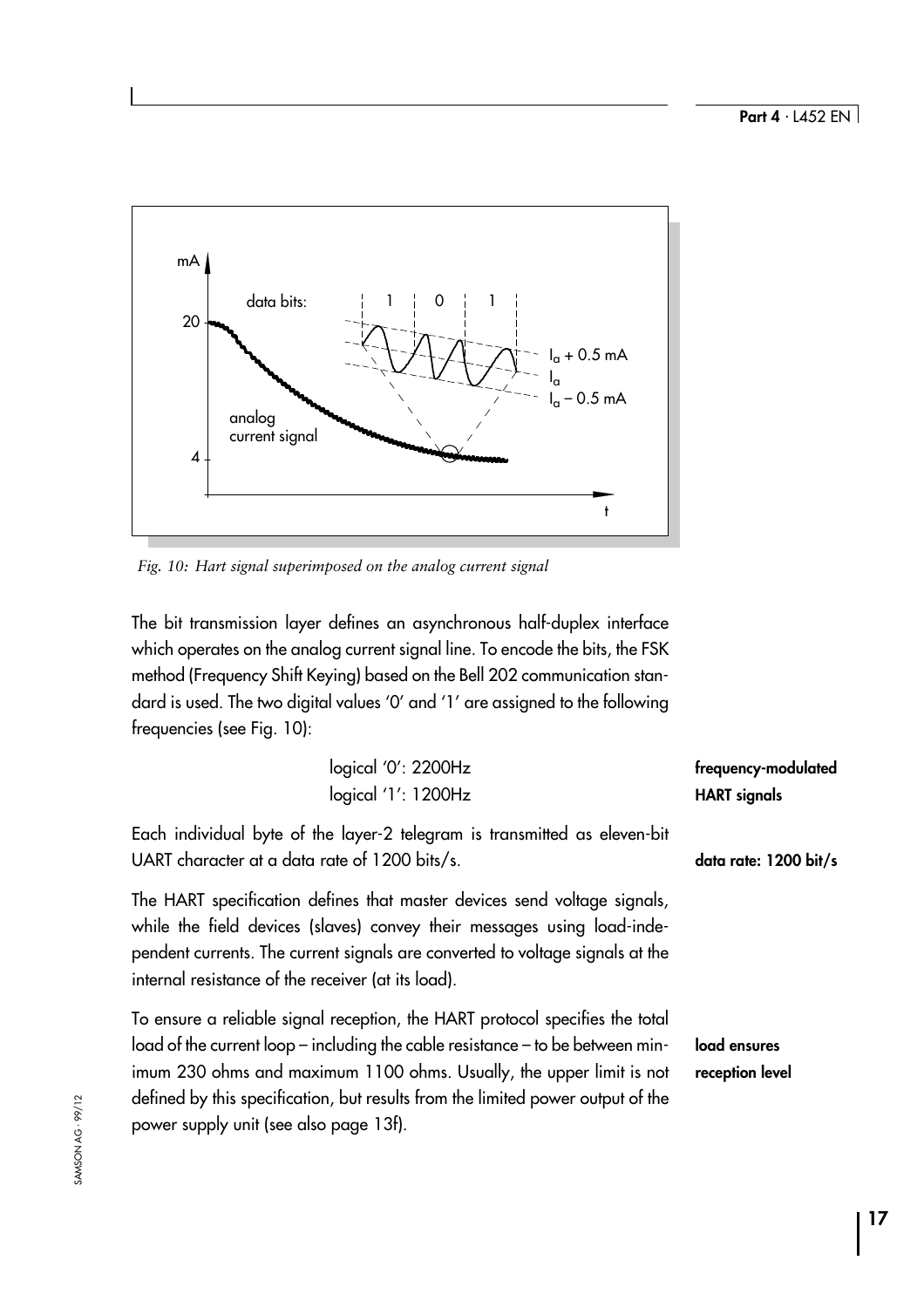<span id="page-17-0"></span>The HART masters are simply connected in parallel to the field devices (e.g. Fig. 7), so the devices can be connected and disconnected during operation because the current loop need not be interrupted.

• Wiring

quality of transmission lines

HART wiring in the field usually consists of twisted pair cables. If very thin and/or long cables are used, the cable resistance increases and, hence, the total load. As a result, the signal attenuation and distortion increases while the critical frequency of the transmission network decreases.

NOTE: For trouble-free transmission, the cables must have a sufficient cross section and an appropriate length.

If interference signals are a problem, long lines must be shielded. The signal loop and the cable shield should be grounded at one common point only. demands on transmission lines

According to the specification, the following configurations work reliably:

- For short distances, simple unshielded 0.2 mm<sup>2</sup> two-wire lines are sufficient.
- $\blacktriangleright$  For distances of up to 1,500 m, individually twisted 0.2 mm<sup>2</sup> wire pairs with a common shield over the cable should be used.
- $\blacktriangleright$  For distances of up to 3,000 m, individually twisted 0.5 mm<sup>2</sup> two-wire lines shielded in pairs are required.

Most of the wiring in the field meets these requirements and can therefore be used for digital communication.

• Plug connectors

An essential benefit is that HART integrates the existing wires. So the HART specification does not prescribe the use of a specific type of plug connector. Since the polarity has no influence on the frequency evaluation, HART signals are usually connected via simple clamp terminals.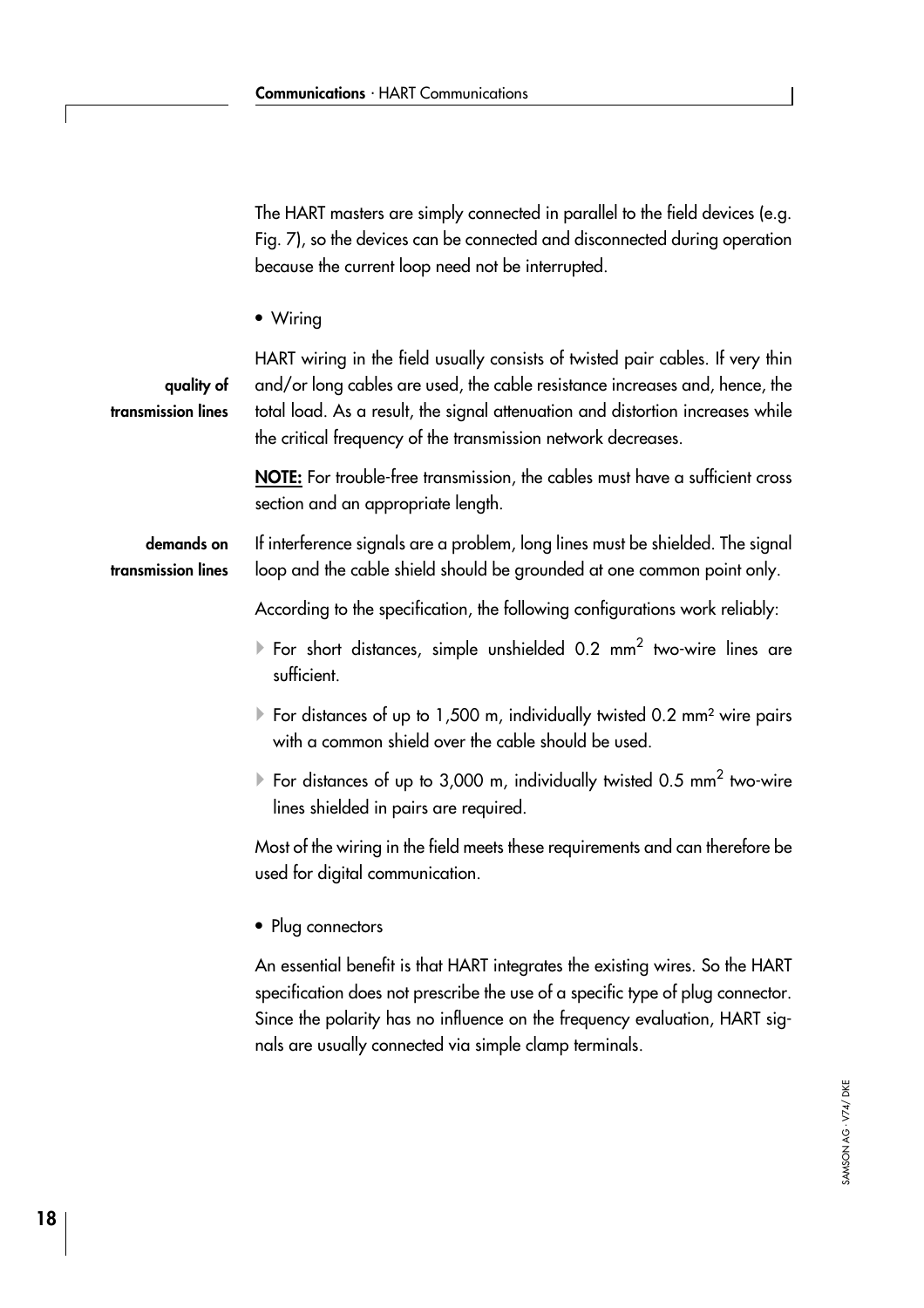<span id="page-18-0"></span>HART-compatible features

HART communication between two or more devices can function properly only when all communication participants are able to interpret the HART sinewave signals correctly. To ensure this, not only the transmission lines must fulfill certain requirements (see above), also the devices in the current loop which are not part of the HART communication can impede or even prevent the transmission of the data.

The reason is that the inputs and outputs of these devices are specified only for the 4 to 20 mA technology. Since the input and output resistances change with the signal frequency, such devices are likely to short-circuit the higherfrequency HART signals (1200 to 2200 Hz).

NOTE: Inputs and outputs with an internal resistance that falls below the FSK frequency range short-circuit the HART signals!

To prevent this, the internal resistance must be increased using an additional circuit. The RC low pass (250  $\Omega$ , 1  $\mu$ F) illustrated in Fig. 11 performs this function.



Fig. 11: Controller output must not short-circuit the HART signals

check all devices

FSK frequencies must not be suppressed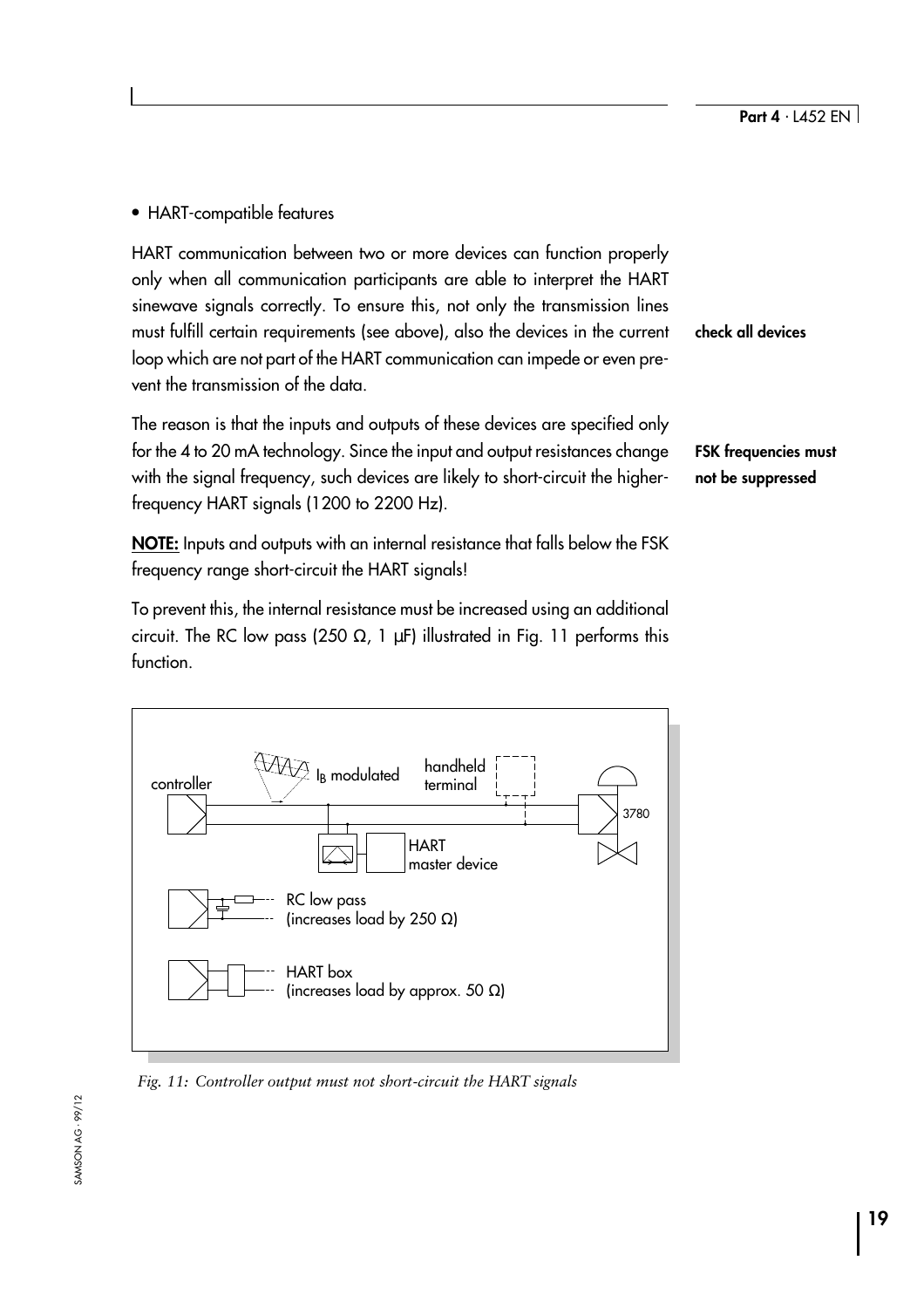However, a disadvantage is that the serial resistance must additionally be powered by the controller.

Load to be powered by the controller:

additional circuits increase load RC low pass:  $250 \Omega +$  line resistance + load of field device HART box:  $50 \Omega + \text{line resistance} + \text{load of field device}$ 

When using the specially designed HART box, the additional load can be reduced by one fifth to 50  $\Omega$ . If this value is still too high, either a signal amplifier or a controller with higher power output must be installed.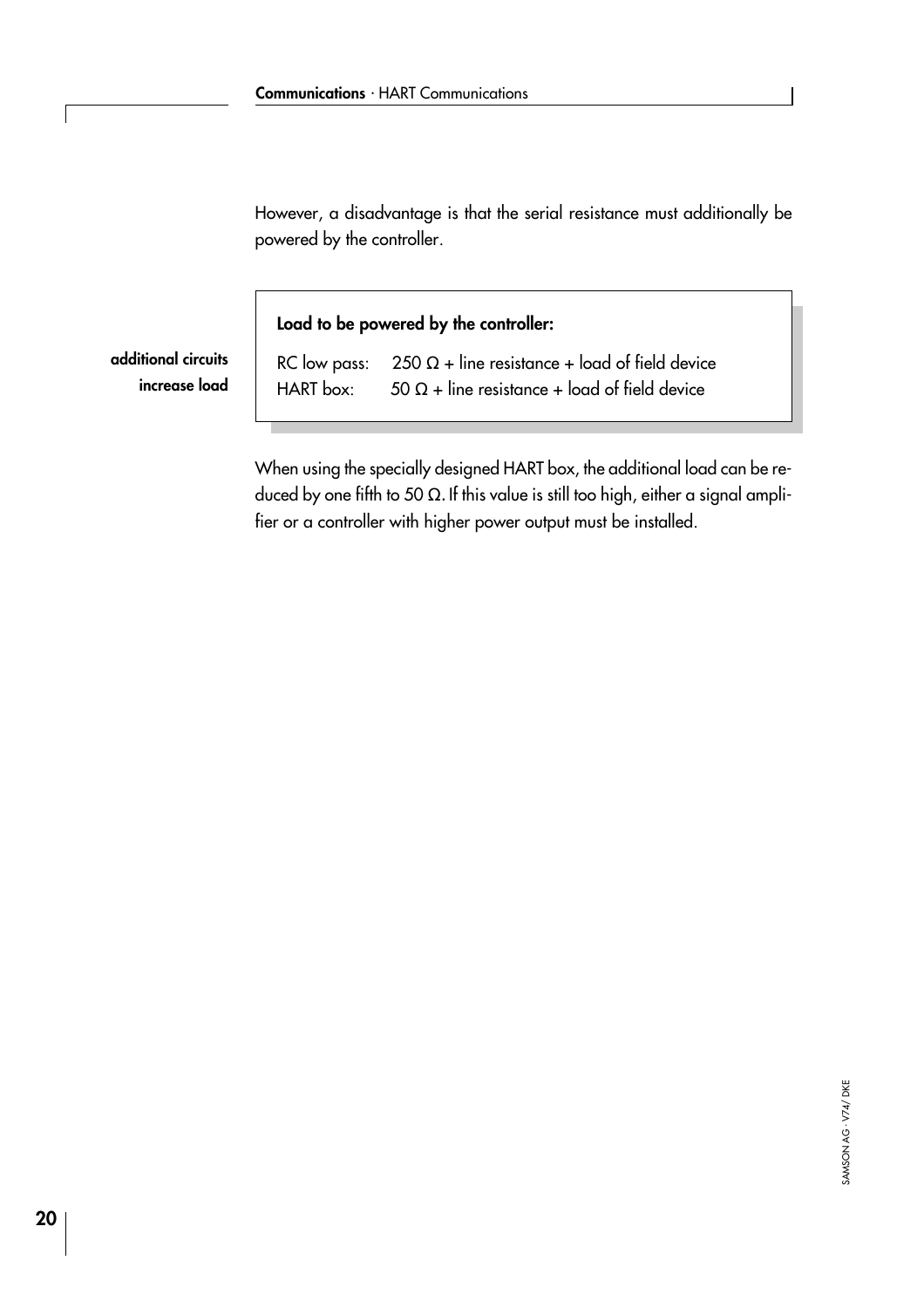<span id="page-20-0"></span>

## Services of layer 2

Access control

The HART protocol operates according to the master-slave method. Any communication activity is initiated by the master, which is either a control station or an operating device. HART accepts two masters, the primary master usually the control system  $-$  and the secondary master  $-$  a PC laptop or handheld terminal used in the field.

HART field devices  $-$  the slaves  $-$  never send without being requested to do so. They respond only when they have received a command message from the master (Fig. 12). Once a transaction, i.e. a data exchange between the control station and the field device, is complete, the master will pause for a fixed time period before sending another command, allowing the other master to break in. The two masters observe a fixed time frame when taking turns communicating with the slave devices.

time-controlled access authorization

master controls slave device

Communication services

The HART protocol provides standard and broadcast commands:

# HART communication modes standard command: master/slave data exchange broadcast command: HART command received by all devices

Fig. 13: HART communication modes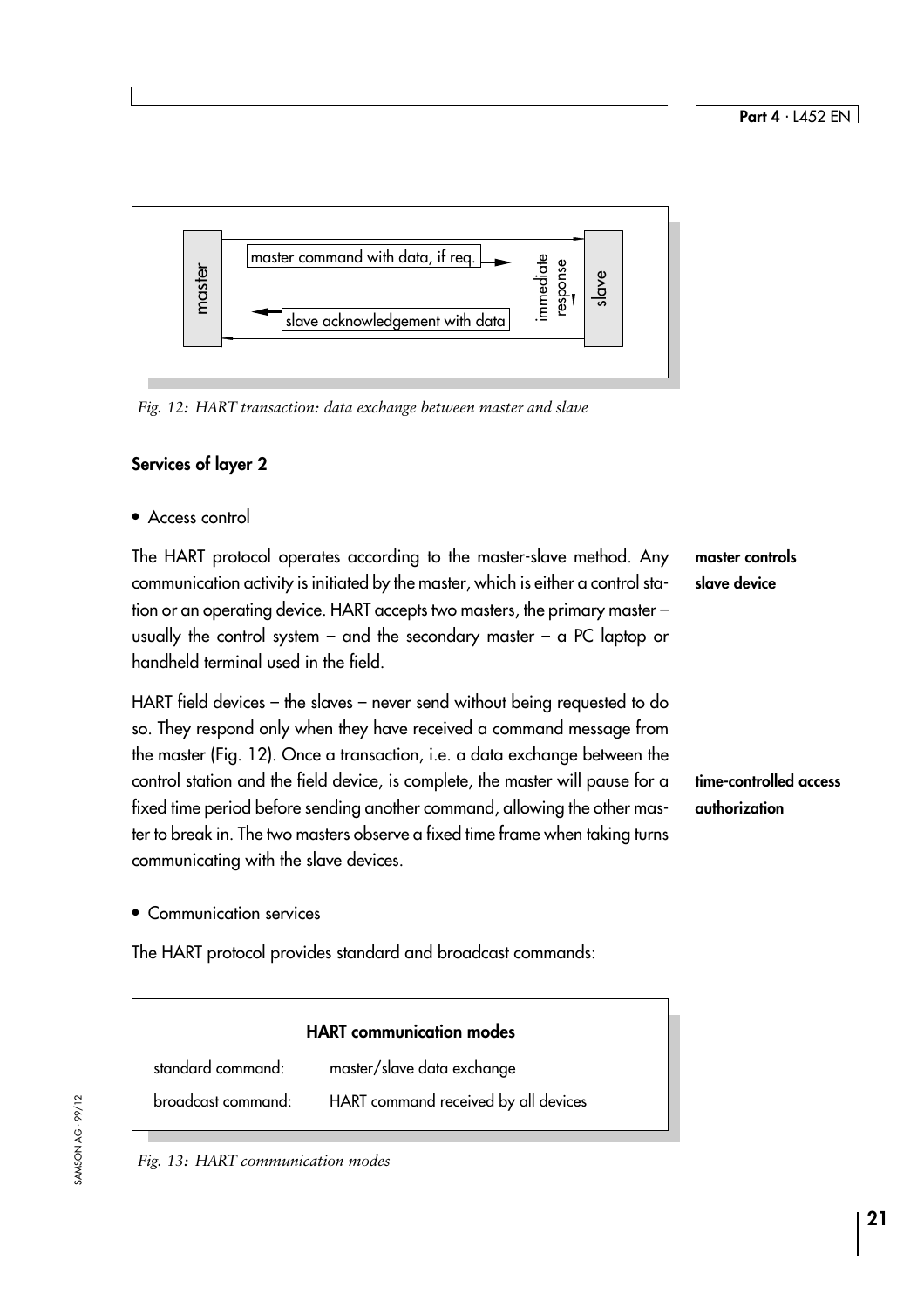<span id="page-21-0"></span>The simplest form of a transaction is a master telegram which is directly followed by a response or acknowledgement telegram from the slave (Fig. 12). This communication mode is used for the normal data exchange. When connection is established, the HART command 11 can be used to send a broadcast message to all devices to check the system configuration.

broadcast message

burst mode for fast transmission of measured values

Some HART devices support the optional burst communication mode. A single field device cyclically sends message telegrams with short 75-ms breaks, which can alternately be read by the primary as well as the secondary master. While usually only two transactions per second are possible, the field device can send up to four telegrams using this method.

• Telegram structure

The structure of a HART telegram is shown in Fig. 14. Each individual byte is send as 11-bit UART character equipped with a start, a parity and a stop bit.

two address formats possible In the revision 5 and later, the HART protocol provides two telegram formats which use different forms of addressing. In addition to the short frame slave address format containing four bits, a long frame address format has been introduced as an alternative. This allows more participants to be integrated, while achieving more safety in case of incorrect addressing during transmission failures.



Fig 14: Structure and elements of a HART telegram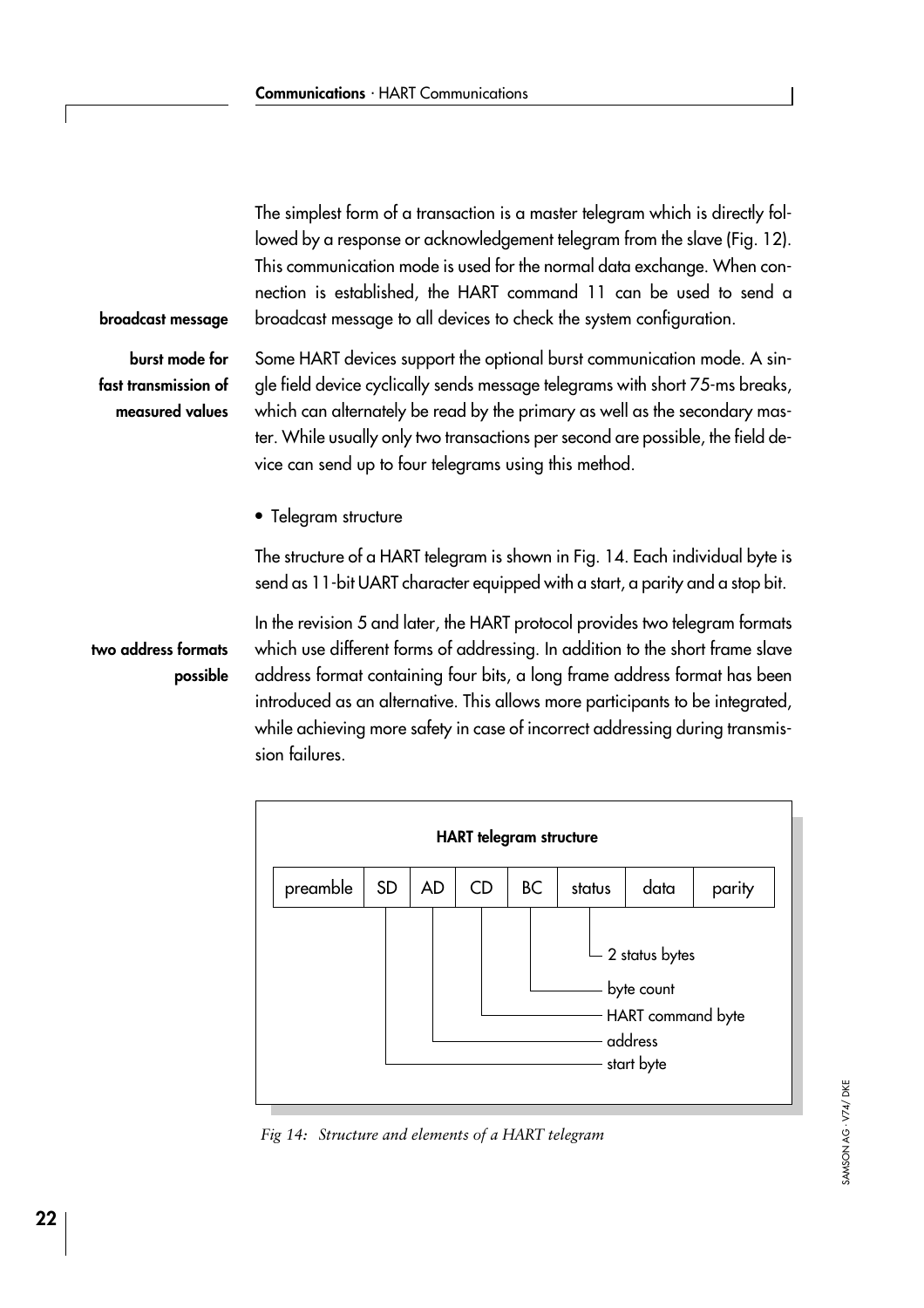<span id="page-22-0"></span>

| The elements of the HART telegram perform the following tasks:                                                                                                                                                                                                                                                                          | elements of the                             |  |
|-----------------------------------------------------------------------------------------------------------------------------------------------------------------------------------------------------------------------------------------------------------------------------------------------------------------------------------------|---------------------------------------------|--|
| The preamble consisting of three or more hexadecimal FF characters syn-<br>chronizes the signals of the participants.                                                                                                                                                                                                                   | <b>HART</b> telegram                        |  |
| The start byte indicates which participant is sending (master, slave, slave<br>in burst mode) and whether the short frame or the long frame format is<br>used.                                                                                                                                                                          |                                             |  |
| $\blacktriangleright$ The address field of the short frame format contains one byte (Fig. 15) with<br>one bit serving to distinguish the two masters and one bit to indicate<br>burst-mode telegrams. For the addressing of the field devices, 4 bits are<br>used (addresses 0 to 15).                                                  |                                             |  |
| $\blacktriangleright$ The address field of the long frame format contains five bytes, hence, the<br>field device is identified using 38 bits.                                                                                                                                                                                           |                                             |  |
| $\blacktriangleright$ The command byte encodes the master commands of the three categories,<br>Universal, Common-practice and Device-specific commands. The signifi-<br>cance of these commands depends on the definitions in the application<br>layer 7.                                                                               | <b>HART</b> commands<br>control all actions |  |
| The byte count character indicates the message length, which is necessary<br>Þ.<br>since the number of data bytes per telegram can vary from 0 to 25. This is<br>the only way to enable the recipient to clearly identify the telegram and the<br>checksum. The number of bytes depends on the sum of the status and the<br>data bytes. | variable amount of<br>data bytes            |  |
| $\blacktriangleright$ The two status bytes are included only in reply messages from slaves and<br>contain bit-coded information. They indicate whether the received mes-                                                                                                                                                                |                                             |  |

|                                         |        |       | <b>HART</b> address formats |   |                  |                     |
|-----------------------------------------|--------|-------|-----------------------------|---|------------------|---------------------|
| short frame $ $<br>$(1 \text{ byte})$ : | master | burst |                             | 0 |                  | bit 3 $\ $ bit 2,,0 |
| long frame<br>(5 bytes):                | master | burst |                             | 0 | bit <sub>3</sub> | bit 35,34,33,, 1,0  |
|                                         |        |       |                             |   |                  |                     |

**SAMSON AG - 99/12** 

SAMSON AG ⋅ 99/12

Fig. 15: Short frame and long frame HART address formats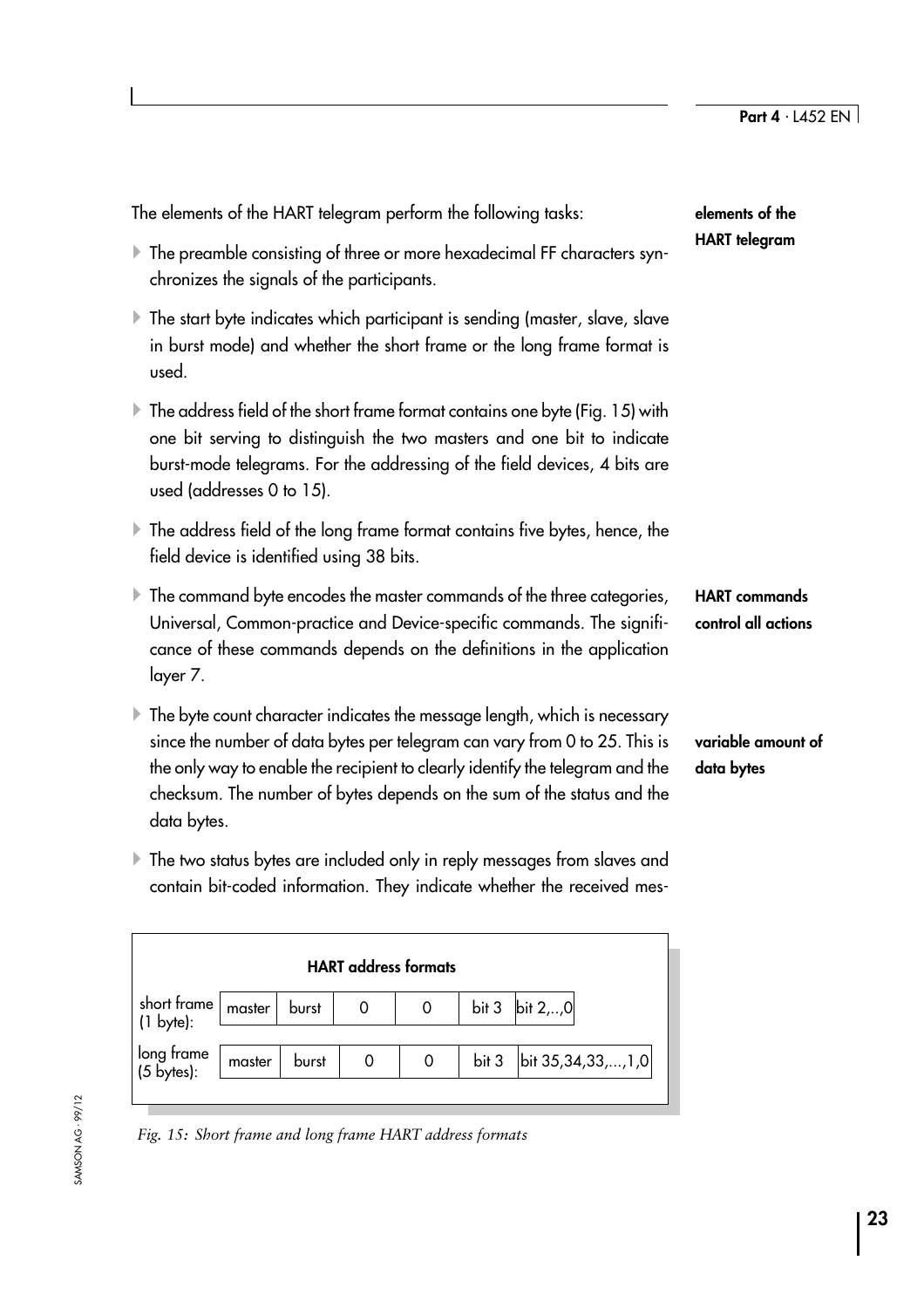<span id="page-23-0"></span>sage was correct and the operational state of the field device. When the field device operates properly, both status bytes are set to logical zero.

 $\blacktriangleright$  The data can be transmitted as unsigned integers, floating-point numbers or ASCII-coded character strings. The data format to be used is determined by the command byte, however, not all commands or responses contain data.

- $\blacktriangleright$  The checksum byte contains the longitudinal parity of all the bytes of a telegram. According to Lit.[2], the Hamming distance of the HART transmission equals four. HD equals four
	- Noise immunity

#### During operation the communication participants can be added or removed without endangering the components of the other devices or disrupting their communication. noise-resistant communication

For interferences that can be coupled into the transmission lines, the HART specification demands class 3 noise immunity according to IEC 801-3 and -4. So general noise immunity requirements are met. Further protection mechanisms to detect errors in the communication are implemented in the different communication layers.

## On the lower levels, the UART and the longitudinal parity check reliably detect up to three corrupted bits in the transmitted telegram (Hamming distance HD=4). Errors occurring on higher levels, such as HART commands that cannot be interpreted and device failures, are indicated by the slave upon each transaction using the status bytes reserved for this purpose. Polling at regular intervals enables the master device to know the state of all connected communication participants and to react as requested by the user or the operating program. error detection on the different levels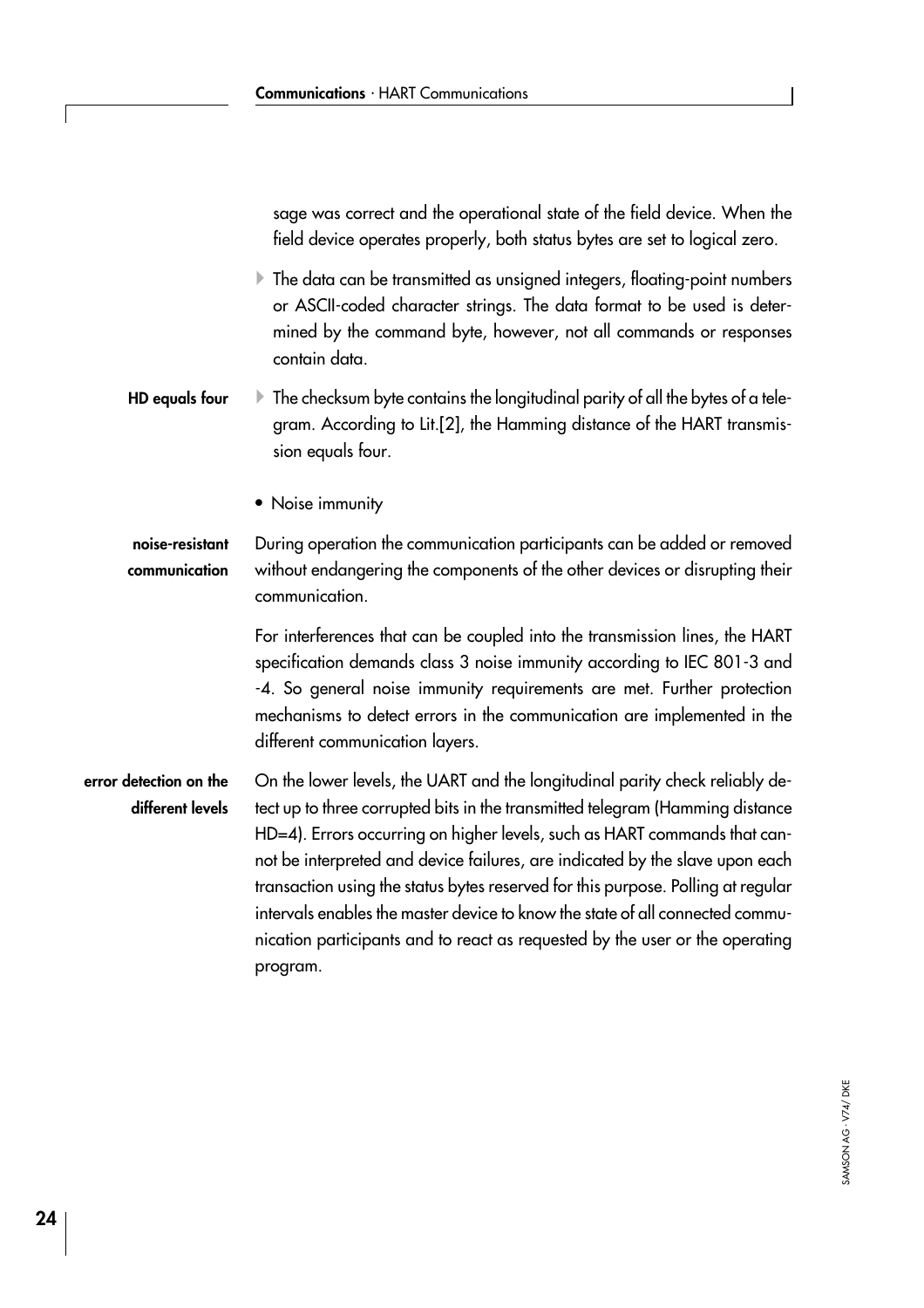<span id="page-24-0"></span>• Transmission time and user data rate

The time required to transmit a telegram results from the bit data rate (1200Hz) and the number of bits per telegram. The length of the telegram varies depending on the message length  $-$  0 to 25 characters  $-$  and the message format. When a short frame format is used and the message contains 25 characters, a total of 35 characters must be transmitted. Since each byte is transmitted as UART character (see [Lit. 2]), we obtain the following data:

| <b>HART</b> transaction: |                                               |              |
|--------------------------|-----------------------------------------------|--------------|
| byte per telegram:       | 25 message characters + 10 control characters |              |
| telegram size:           | 35 characters* 11 bits                        | $=$ 385 bits |
| user data rate:          | 25 * 8 bits / 385 bits                        | $= 52 %$     |
| time per bit             | $1/1200 \; \text{bits/s}$                     | $= 0.83$ ms  |
| transaction time:        | $385 * 0.83$ ms                               | $= 0.32$ s   |
| time per user data byte  | $0.32 s / 25$ bytes                           | $= 13$ ms    |
|                          |                                               |              |

## prmance data of **T** transmission

## Fig. 16: Transmission time of a HART telegram

In shorter messages, the ratio between user data and control data becomes increasingly unfavorable so that it can take up to 128 ms to transmit one user data byte. An average of 500 ms is accounted for per transaction  $-$  i.e. for both a master and a slave telegram, including additional maintenance and synchronization times. As a result, approximately two HART transactions can be carried out per second.

up to two transactions per second

These values show that the HART communication is not suitable for transmitting time-critical data. HART can be used to determine the reference variable of a final control element in test and start-up phases, but it is obviously not suited to solve control tasks.

not suitable for time-critical control tasks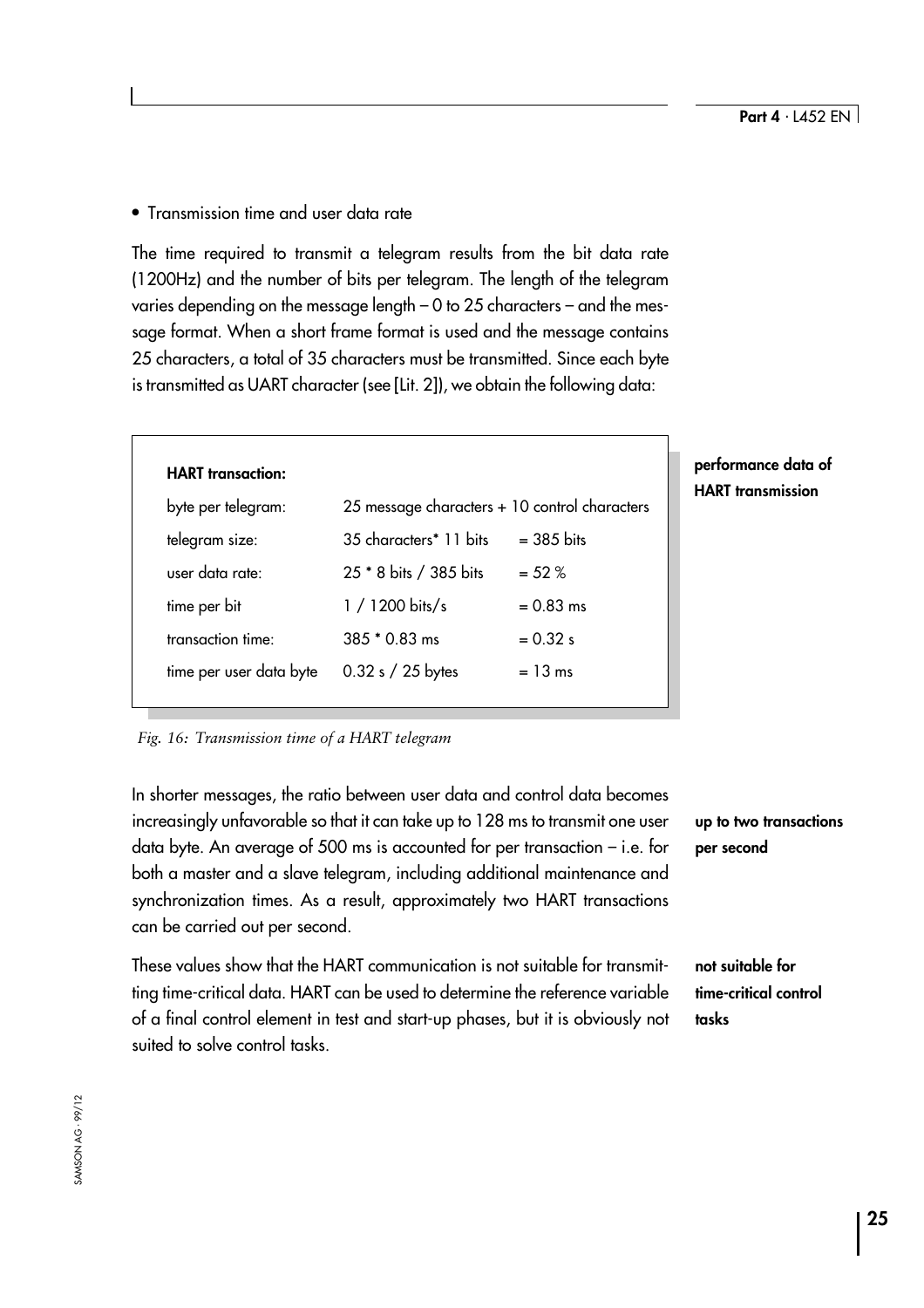## <span id="page-25-0"></span>Application layer: HART commands

The communication routines of HART master devices and operating programs are based on HART commands which are defined in the application layer of the HART protocol.

Pre-defined commands enable the master device to give instructions to a field device or send messages/data. So set points, actual values and parameters can be transmitted and various services for start-up and diagnostics performed. HART command from the master...

#### The field devices immediately respond by sending an acknowledgement telegram which can contain requested status reports and/or the data of the field device. ... and response from the slave

The example in Fig. 17 shows what the transmitted bytes mean in a transaction initiated using the command 33. This HART command enables the master to read four transmitter variables of the field device and the corresponding units of measurement with only one command.

To enable a universal communication, the HART commands are classified according to their function into commands for master devices and for field devices (Fig. 18). classification of HART commands

|                                          | Master device - data in command (4 bytes):                                                                   |
|------------------------------------------|--------------------------------------------------------------------------------------------------------------|
| byte 1<br>byte 2<br>byte 3<br>byte 4     | variable code for slot 0<br>variable code for slot 1<br>variable code for slot 2<br>variable code for slot 3 |
| Field device - data in reply (24 bytes): |                                                                                                              |

Fig. 17: Example of a HART transaction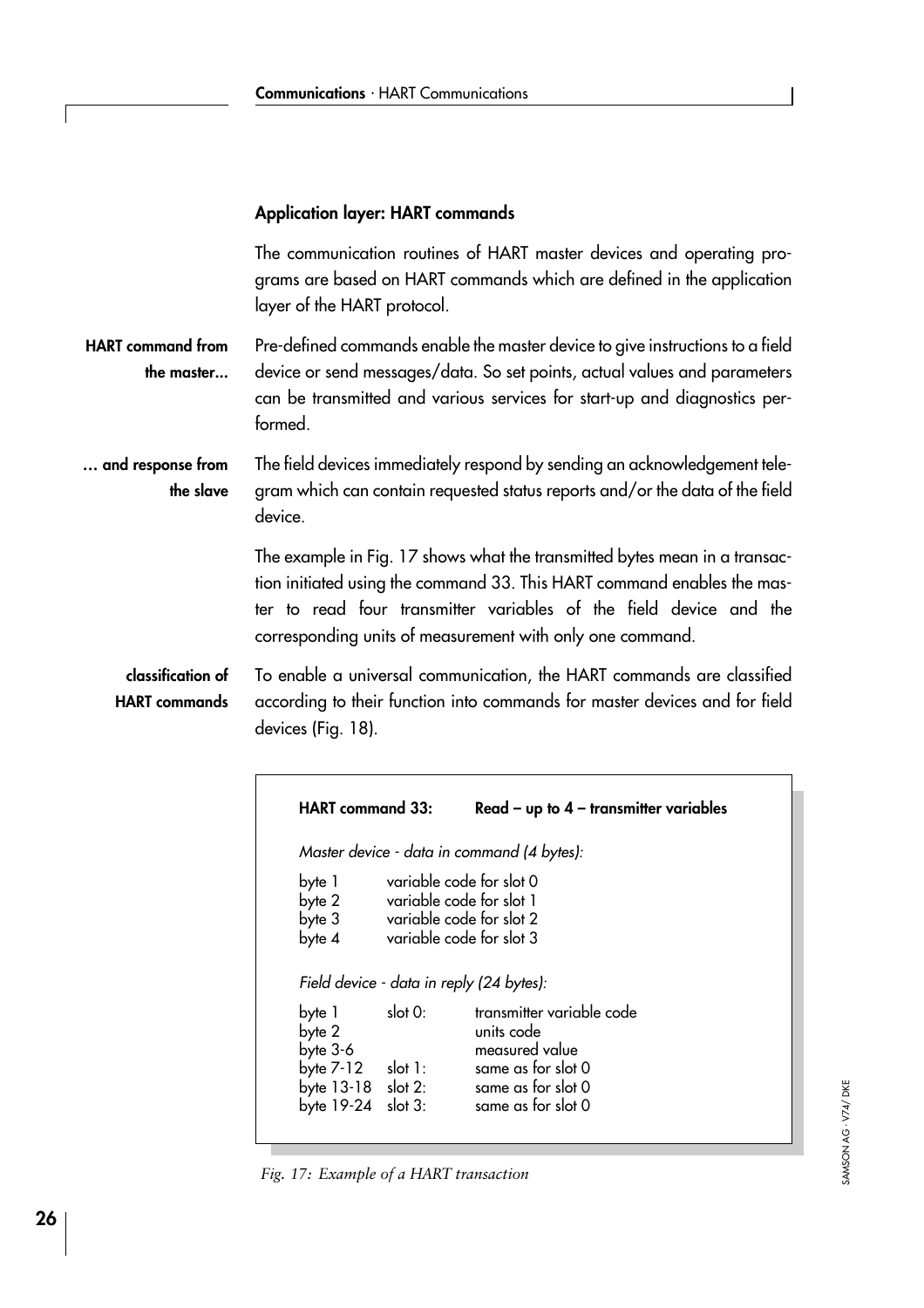<span id="page-26-0"></span>

Fig. 18: Classification of HART commands in classes of commands and conformance classes

- $\blacktriangleright$  master devices: six conformance classes
- $\blacktriangleright$  field devices: three classes of commands

Depending on the tasks to be executed, the HART master device uses a command that can be assigned to one of the six different conformance classes. Each conformance class contains a subset of HART commands which cover a special administrative or control-related range of tasks. conformance classes for master devices

Field devices interpret and process only those HART commands that are directed to them or to all participants. Each command belongs to one of three classes of commands. These classes distinguish how specific or universal a command is:

- 4Universal commands are understood and used by all field devices operating with the HART protocol (device designation, firmware no., etc.).
- Example 1 Common-practice commands are usually supported by many, but not necessarily all, HART field devices. (Read variable, set parameter, etc.). Most of the HART field devices are able to interpret and respond to common-practice commands.

classes of commands for field devices understood by all devices

more specific commands for more complex devices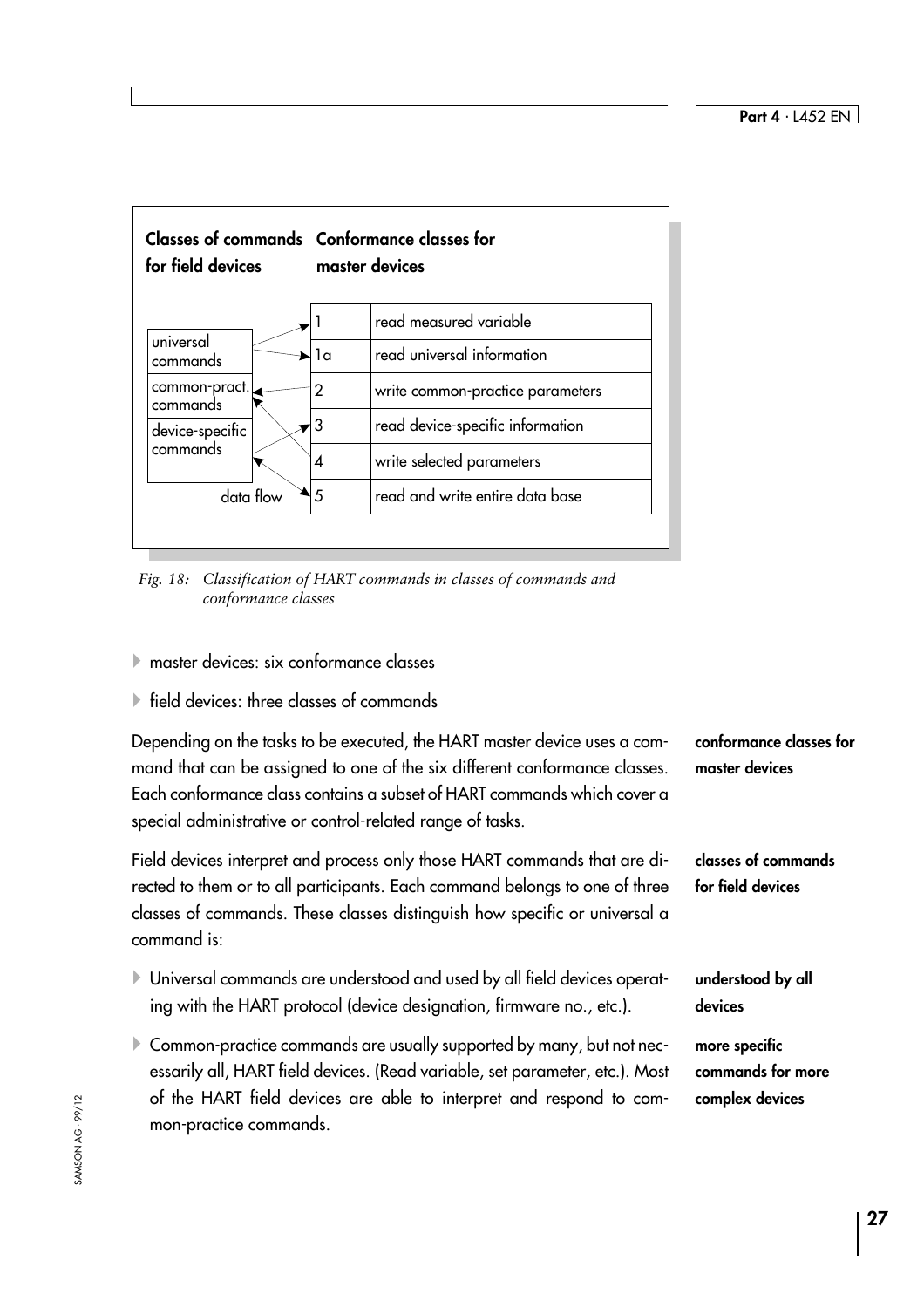▶ Device-specific commands support functions that are unique to each device. These commands provide access to data about the type and construction of a device as well as information on the maintenance state and start-up (see also DDL device description, page [29](#page-28-0)). special commands for special functions

> Most of the field devices support commands of all three classes: they understand all universal commands, the common-practice commands tailored to them and special, device- and manufacturer-specific commands.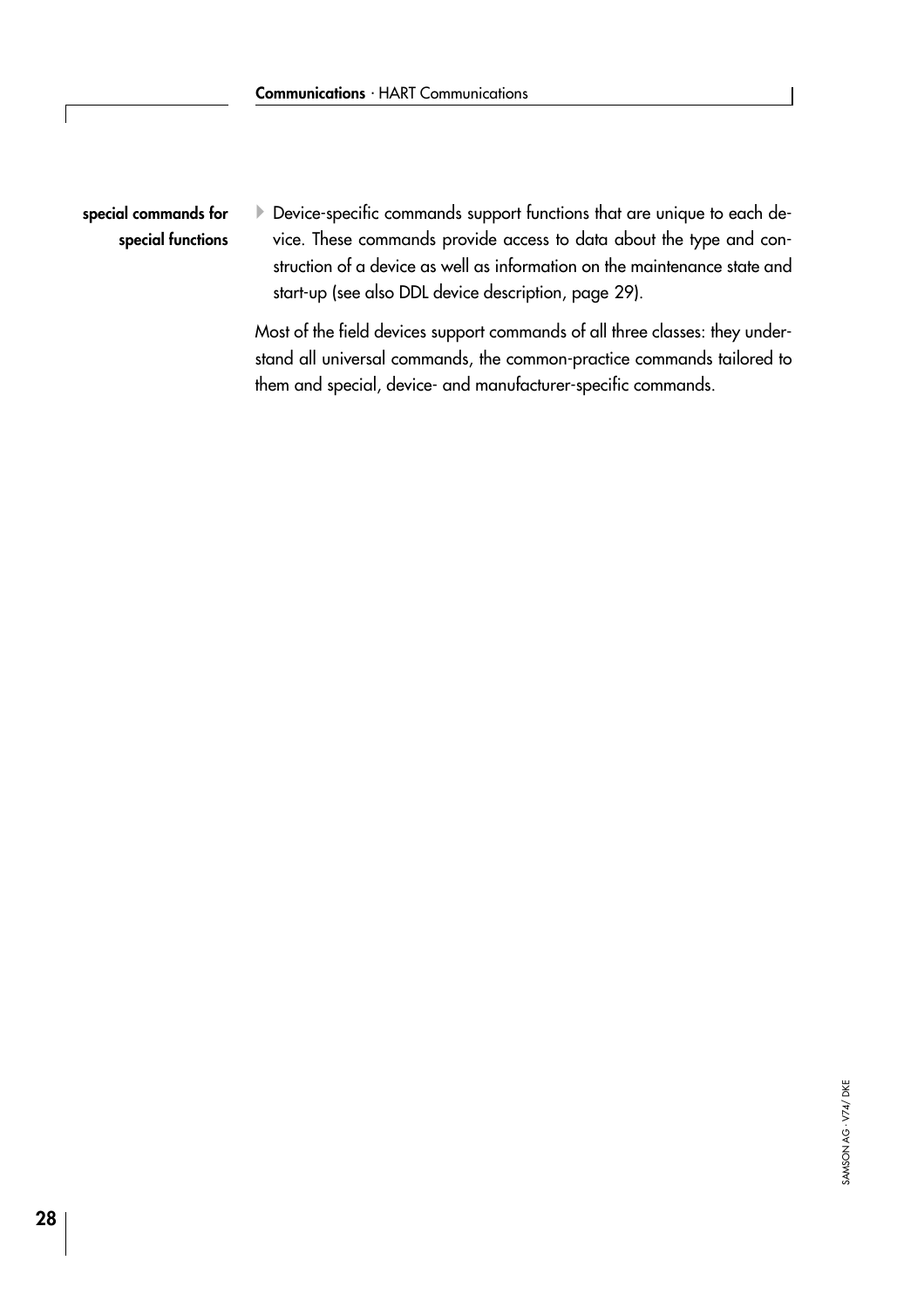# <span id="page-28-0"></span>DDL device description

The HART commands are based on the services of the lower layers and enable an open communication between the master and the field devices. This openness and the interchangeability of the devices independent of the manufacturer are available only as long as the field devices operate exclusively with the universal and common-practice commands and the user does not need more than the simple HART standard notation for the status and fault messages.

When the user wants the message to contain further device-related information or that special properties of a field device are also used, the common-practice and universal commands are not sufficient. Using and interpreting the data requires that the user know their meaning. However, this knowledge is not available in further extending systems which can integrate new components with additional options. To eliminate the adaptation of the master device's software whenever an additional status message is included or a new component is installed, the device description language (DDL) was developed.

The DDL is not limited to the use for HART applications. It was developed and specified for fieldbusses, independent of the HART protocol, by the 'Human Interface' workshop of the International Fieldbus Group (IFG).

The developers of the device description language DDL aimed at achieving versatile usability. The DDL finds also use in field networks. The required flexibility is ensured in so far as the DDL does not itself determine the number and functions of the device interfaces and their representation in the control stations. The DDL rather is a language  $-$  similar to a programming language  $$ which enables the device manufacturers to describe all communication options in an exact and complete manner (Fig. 19).

interchangeability of field devices

DDL describes devicespecific functions

DDL also for field network applications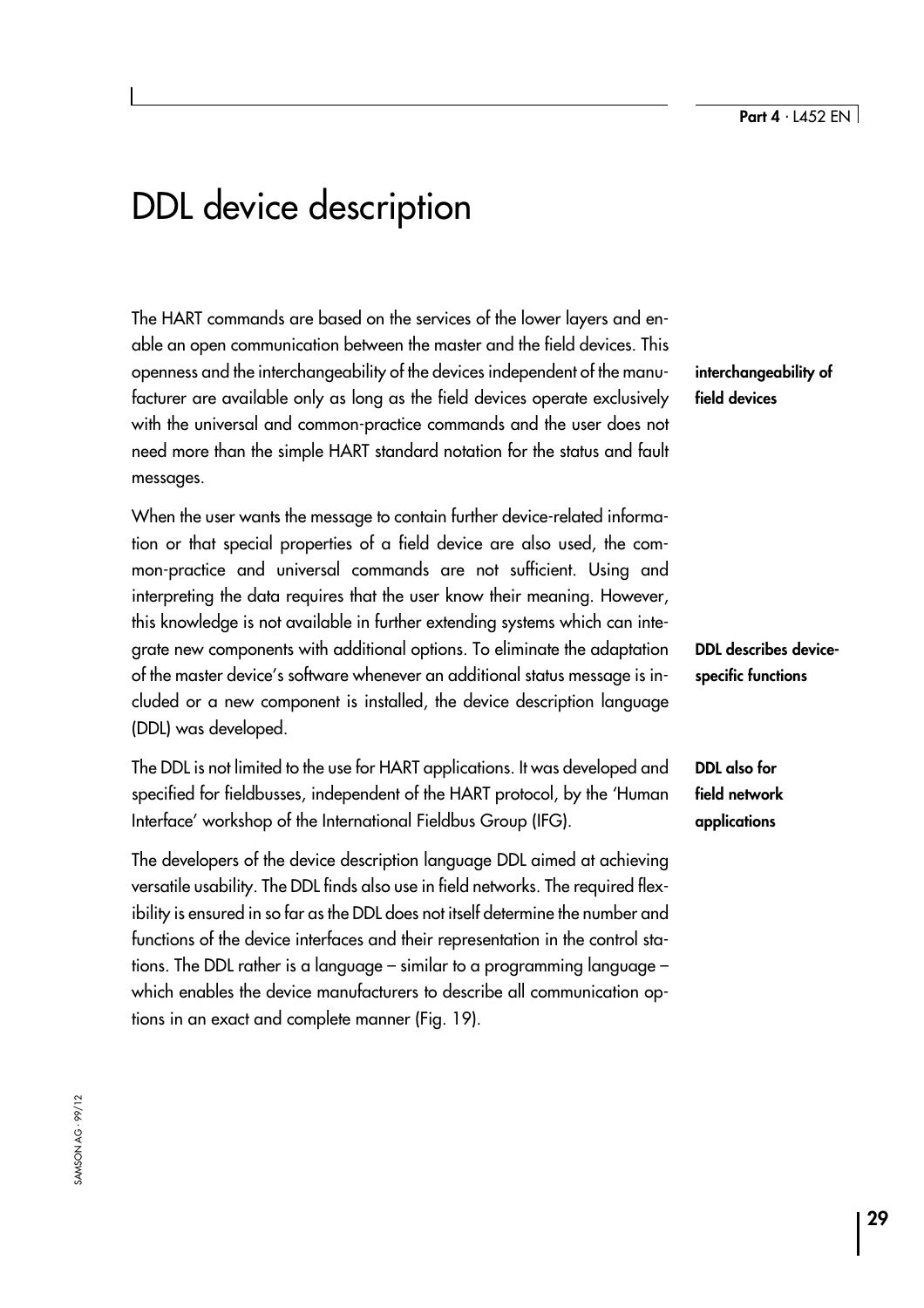```
VARIABLE low_flow_cutoff
       {
       LABEL [low_flow_cutoff];
       TYPE FLOAT;
              {
              DISPLAY_FORMAT "6.4f",
             }
       }
MENU configure_io
       {
       LABEL [configure_io]
       ITEMS
              {
             FLOW_UNITS, /* VARIABLE */<br>
rerange /* edit-display */<br>
operate_mode, /* variable */<br>
flow_config /* menu */
              rerange /* edit-display */
              operate_mode, /* variable */
              flow_config /* menu */
             }
       }
```
Fig. 19: Extract from a DDL device description

The DDL allows the manufacturer to describe:

| improved operation<br>and monitoring | A attributes and additional information on communication data elements,                                                                                                                                                                                                                                                                                                       |  |  |  |
|--------------------------------------|-------------------------------------------------------------------------------------------------------------------------------------------------------------------------------------------------------------------------------------------------------------------------------------------------------------------------------------------------------------------------------|--|--|--|
|                                      | $\blacktriangleright$ all operating states of the device,                                                                                                                                                                                                                                                                                                                     |  |  |  |
|                                      | $\blacktriangleright$ all device commands and parameters,                                                                                                                                                                                                                                                                                                                     |  |  |  |
|                                      | $\blacktriangleright$ the menu structure, thus providing a clear representation of all operating<br>and functional features of the device.                                                                                                                                                                                                                                    |  |  |  |
|                                      | Having the device description of a field device and being able to interpret it,<br>a master device is equipped with all necessary information to make use of the<br>complete performance features of the field device.                                                                                                                                                        |  |  |  |
| DDL supports all<br>extensions       | So device- and manufacturer-specific commands can also be executed and<br>the user is provided with a universally applicable and uniform user interface,<br>enabling him to clearly represent and perform all device functions. Thanks to<br>this additional information, clear, exact and, hence, safer operation and<br>monitoring of a process is made possible (Fig. 20). |  |  |  |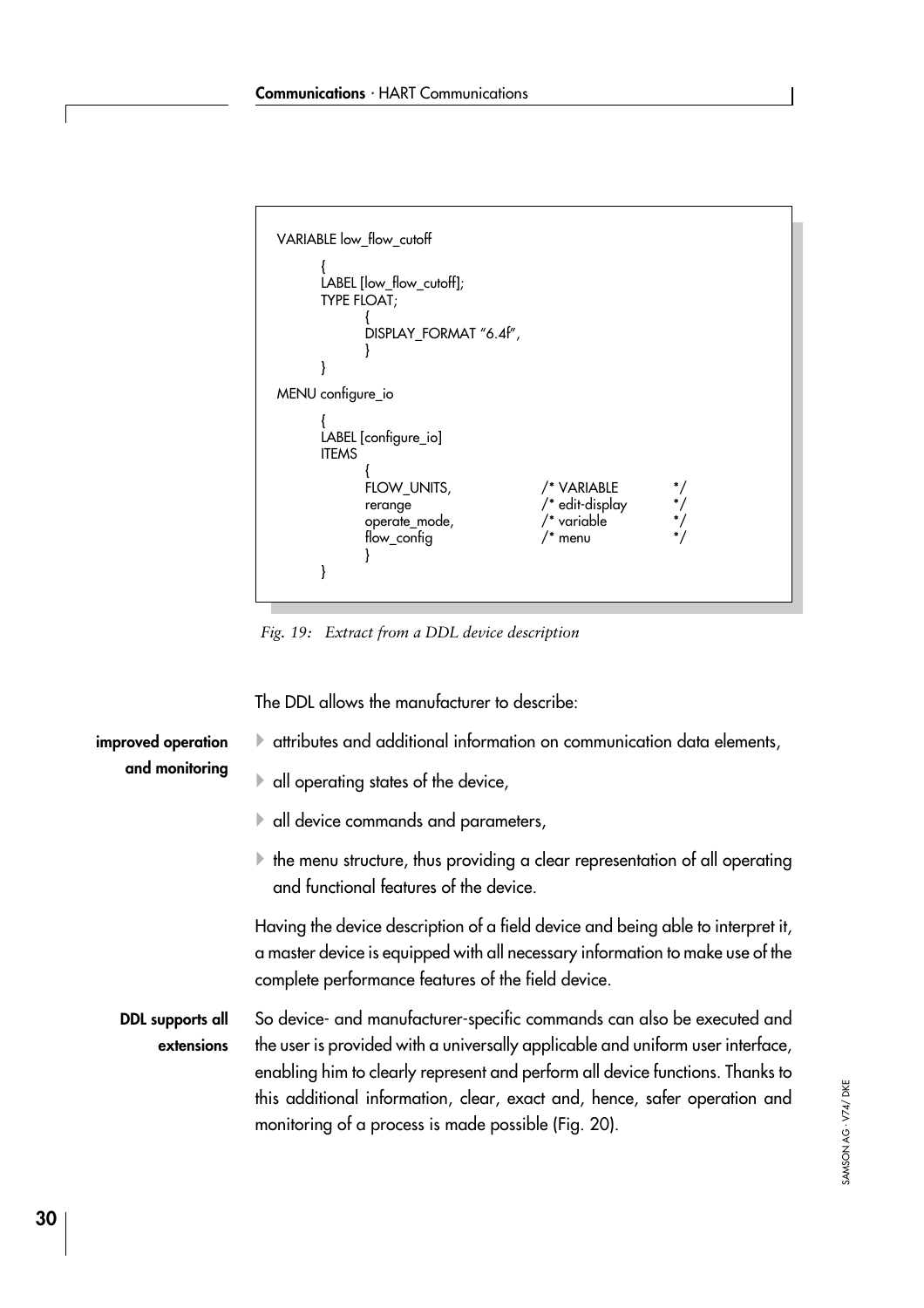<span id="page-30-0"></span>

Fig. 20: Additional DD information

The master device does not read the device description as readable text in DDL syntax, but as short, binary-coded DD data record specially generated by the DDL encoder. For devices with sufficient storage capacity, this short form opens up the possibility to store the device description already in the firmware of the field device. During the parameterization phase it can be read by the corresponding master device.

DD data record is generated by the encoder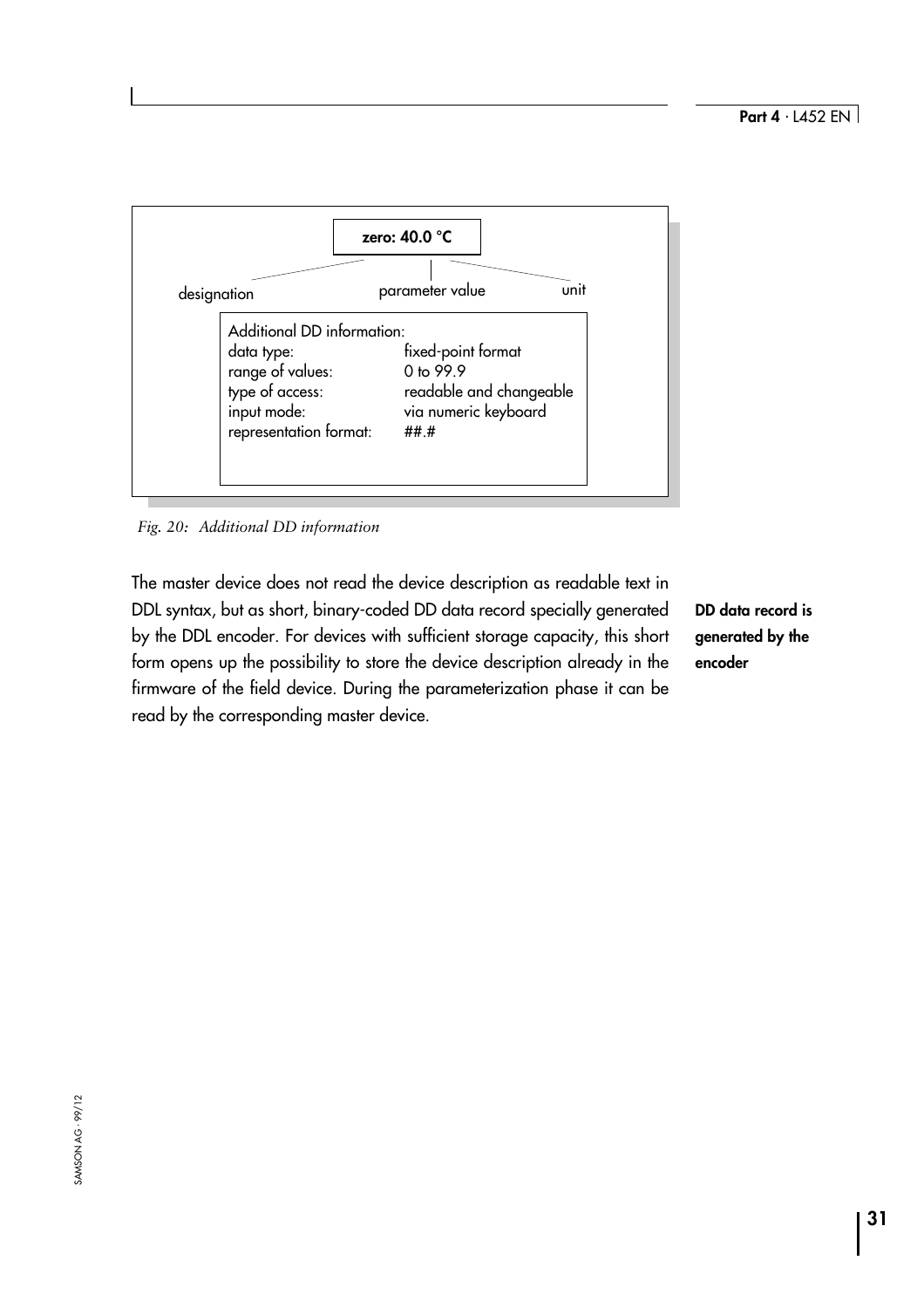# <span id="page-31-0"></span>Requirements to be met by configurators

Universally applicable configurators (PC or handheld terminal), also from different manufacturers, should have a uniform operation structure. To ensure this, the VDI guideline 2187 was defined. It specifies the essential performance features of such a user interface as well as its structure.

Another important requirement is that any HART device must be supported. As explained above, only an open, i.e. flexible and manufacturer-independent, master device with the following features can meet this requirement:

- 4All commands defined in the HART protocol must be implemented and selectable as required.
- $\blacktriangleright$  To extend the operating functions, any device description can be implemented.
- $\blacktriangleright$  The user interface provides the user with all extended communication, information and control options.

When special, device-specific options are omitted, the basic functions of all HART devices can be performed using the universal and the common-practice commands. However, the master devices should be able to read the DDL data records of field devices, e.g. via disks. The HCF (see page [6\)](#page-5-0) maintains a library in which all device descriptions of all registered HART devices are stored.

Most of the commercially available operating programs based on PC do not (yet) support this way of configuration. Therefore, HART device manufacturers often supply their own programs especially adapted to the devices with fixed implemented device-specific extensions. This, however, eliminates the flexible and open character of the system.

## user interfaces according to VDI guideline

device descriptions stored by HCF

> SAMSON AG · V74/ DKE SAMSON AG ⋅ V74/ DKE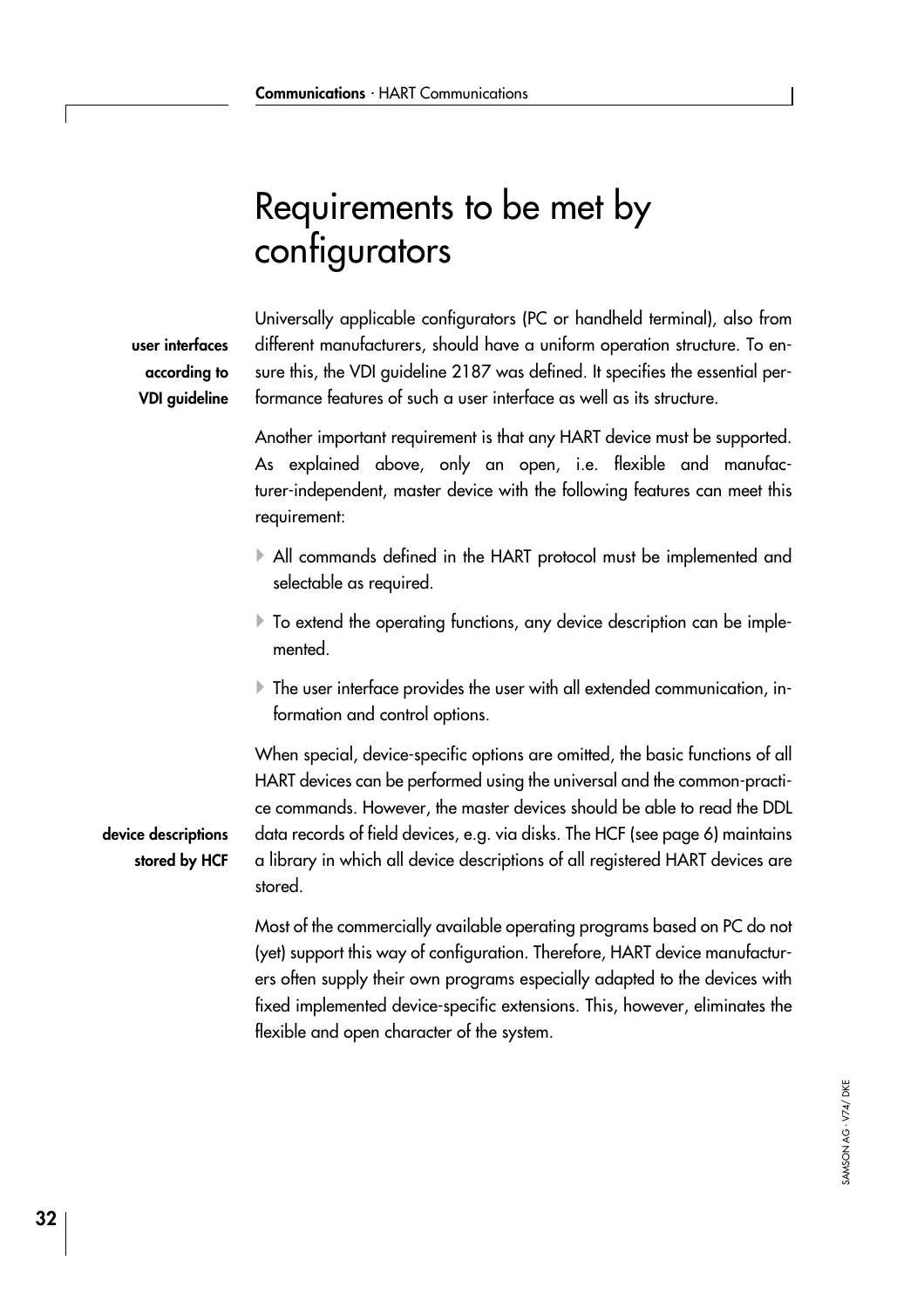<span id="page-32-0"></span>

| 277/AUSE.<br>$\,$                                                                                                                                   |              | $IRIS - 3780$           |                      |                                                      | SAMSON    |
|-----------------------------------------------------------------------------------------------------------------------------------------------------|--------------|-------------------------|----------------------|------------------------------------------------------|-----------|
|                                                                                                                                                     |              | Prozeßwert anzeigen     |                      |                                                      |           |
| $-$ Prozeßwert anzeigen $-\rangle$<br>Führungsgröße [%]                                                                                             |              |                         |                      |                                                      | Automatik |
| 医马克氏菌素 医马克氏试验检尿素 医马克氏菌 医马克氏菌 医马克氏菌素 医马克氏菌 医马克氏菌 医马克氏菌 医血管切除术 医骨折<br>20%<br>O%<br>Regelgröße [%]                                                     | 40%          | 60%                     | 80%                  | 100%                                                 |           |
| discovered to a condition of a constitution of a condition of the condition of the condition of the condition<br>20%<br>O.                          | 40%          | 60%                     | 80%                  | 100%                                                 |           |
| Führungsgröße w 48.0 %<br>Regelgröße $\times$ 48.0 % Führungsgröße w_Hand $-\angle$ - mA<br>Regeldifferenze $0.1 \times$ Betriebsart<br>Wegintegral | 0            | Führungsgröße w 11.7 mA |                      | Automatik                                            | andern    |
| <b>Störmeldung</b><br>Softwaregrenzkontakt GW1 Aus                                                                                                  | Ein          |                         |                      | Zwangsentlüftung Aus<br>Softwaregrenzkontakt GW2 Aus |           |
| . Gerätestatus _______<br>mehr Status, siehe Gerätestatus oder DIAGNOSE - GERATEZUSTAND                                                             |              |                         |                      |                                                      |           |
| Beenden                                                                                                                                             | Gerätestatus |                         | <b>Einstellungen</b> |                                                      | Hilfe     |

Fig. 21: IBIS user interface for the Type 3780 HART Positioner

## Example: IBIS

Hartmann & Braun developed the IBIS program (Intelligentes Bedien- und Informationssystem/intelligent operating and information system) and based it on the specifications laid down in the VDI guideline 2187. This program provides a clear, window-type user interface.

HART-DDs, however, cannot be read. Access to the complete command set of a HART device is possible only with a customized IBIS version adapted by the device manufacturer. Fig. 21 shows a window of the IBIS user interface for the Type 3780 HART Positioner from SAMSON AG.

## HART handheld master device

Handheld master devices support simple, on-site operation and diagnostics for HART devices. These devices are also available in intrinsically safe version for use in hazardous areas.

user interface according to VDI 2187

device-specific version required

on-site application also in hazardous areas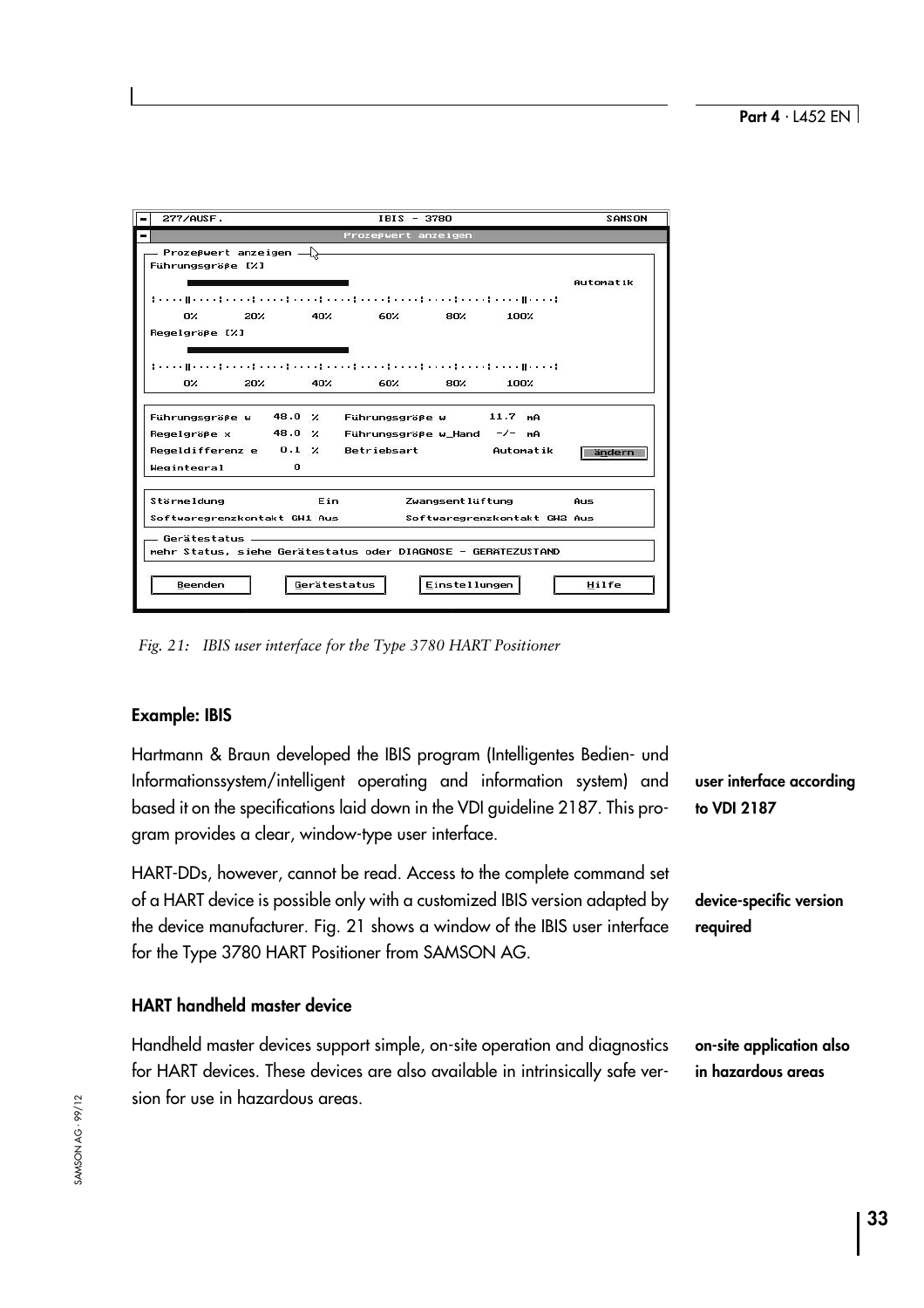<span id="page-33-0"></span>

Fig. 22: HART handheld communicator

programmable handheld terminal for any DDL

The handheld master device of the Rosemount company shown in Fig. 22 can be adapted via a special programming hardware so that all required device descriptions can be stored and deleted again when they are no longer needed. This allows the user to operate with a flexible and versatile service device, enabling him to freely access all HART field devices in his installation.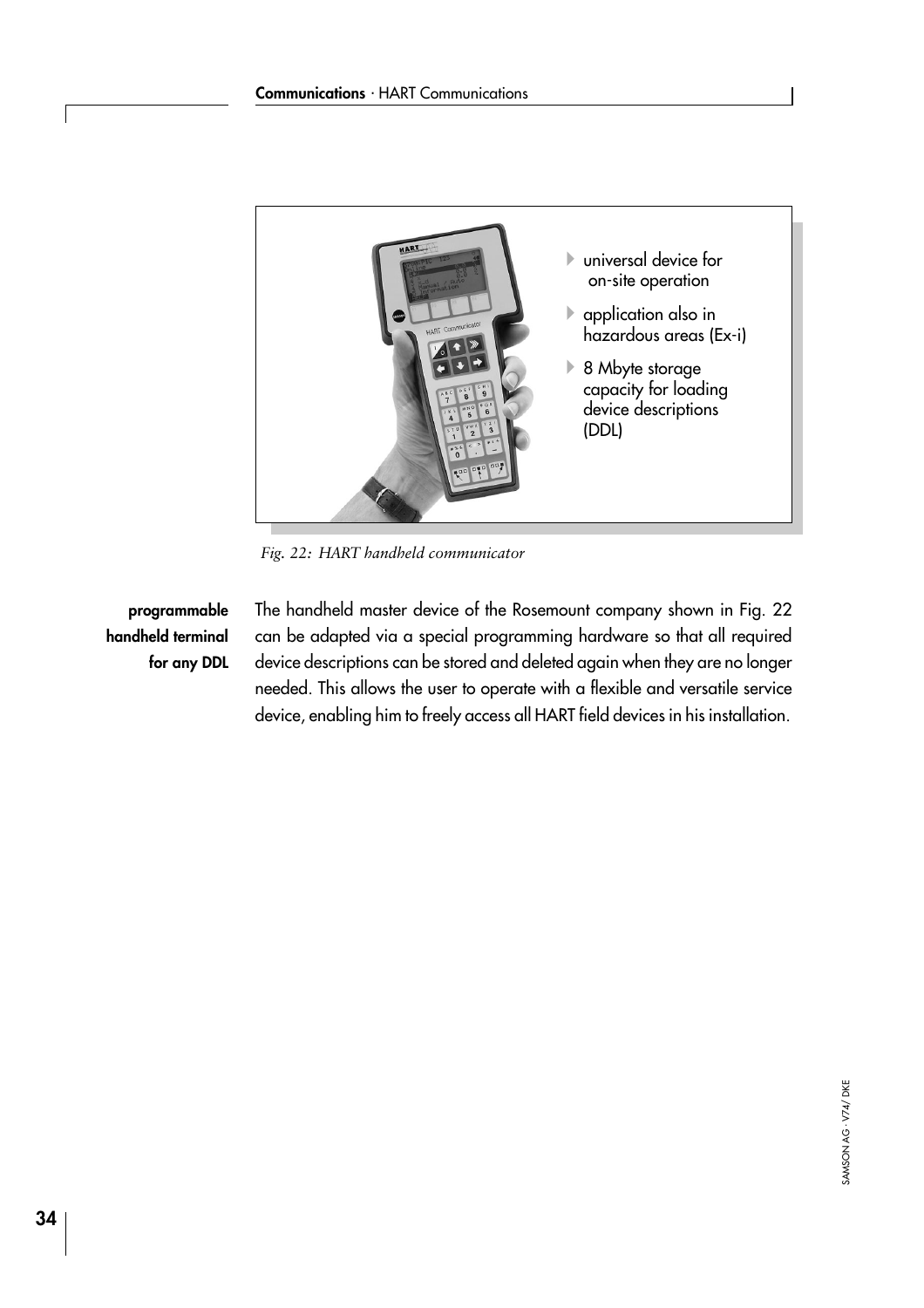# <span id="page-34-0"></span>Appendix A1: **Troubleshooting**

Should you encounter difficulties during the installation of a HART device and the start-up of the communication, check the device as described in the following:

- ▶ Did you set the proper device and bus address for your application?
- ▶ Did you connect the FSK modem at the PC control station to the interface configured in the program - COM1 or COM2?
- $\blacktriangleright$  Are all devices in the current loop including those that cannot communi- $\cot$  - suitable for HART data transmission?
- ▶ Do the length and the cross section of the transmission lines meet the requirements of HART communications?
- Exan the current source (usually the controller) power the load of the HART device?

APPENDIXONENCIA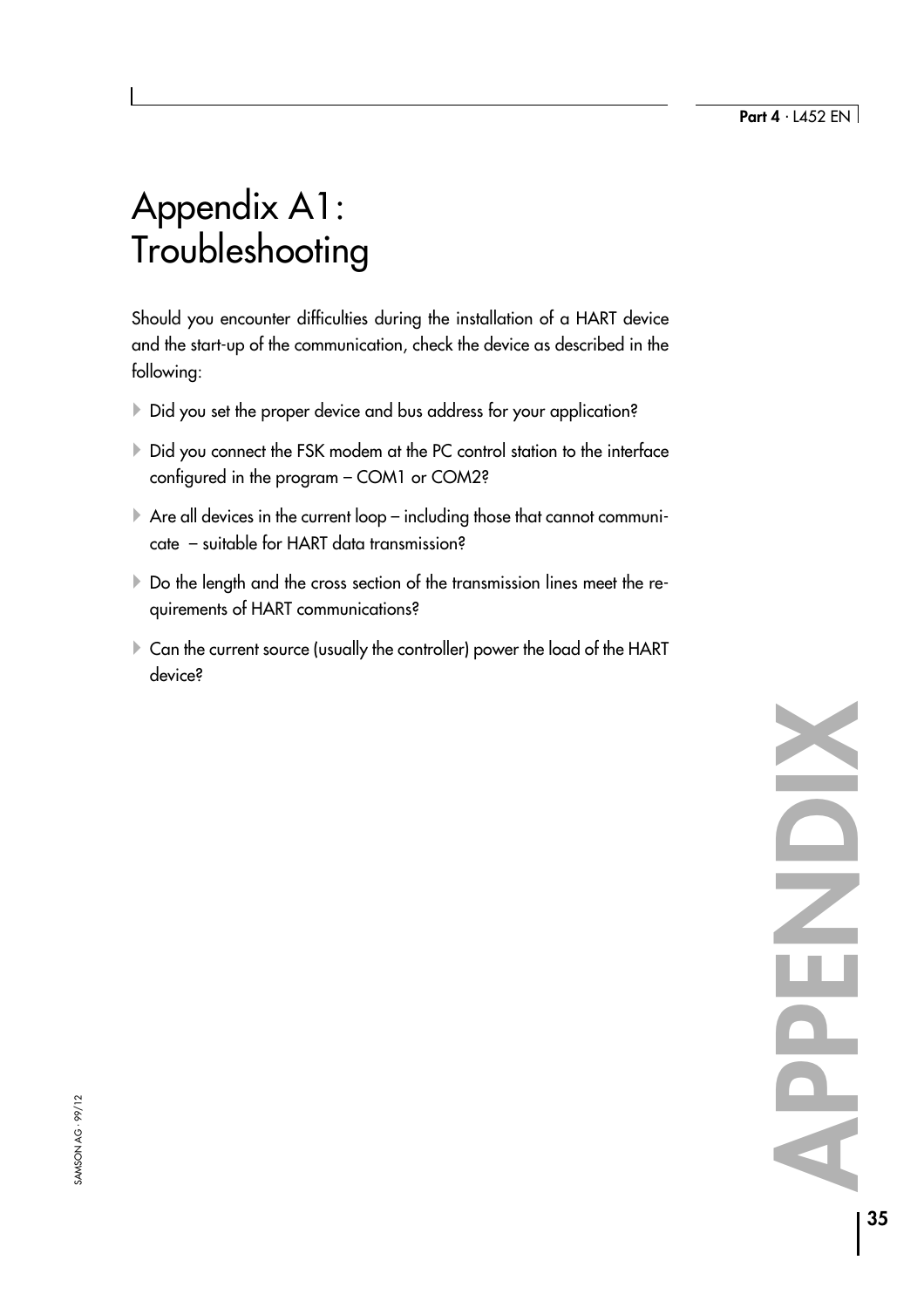# <span id="page-35-0"></span>Appendix A2: Additional literature

| $[1]$ | Digital Signals                          |
|-------|------------------------------------------|
|       | Technical Information L150 EN; SAMSON AG |

- [2] Serial Data Transmission Technical Information L153 EN; SAMSON AG
- [3] Communication Networks Technical Information L155 EN; SAMSON AG
- [4] Communication in the Field Technical Information L450 EN; SAMSON AG
- [5] PROFIBUS PA Technical Information L453 EN; SAMSON AG
- [6] FOUNDATION Fieldbus Technical Information L454 EN; SAMSON AG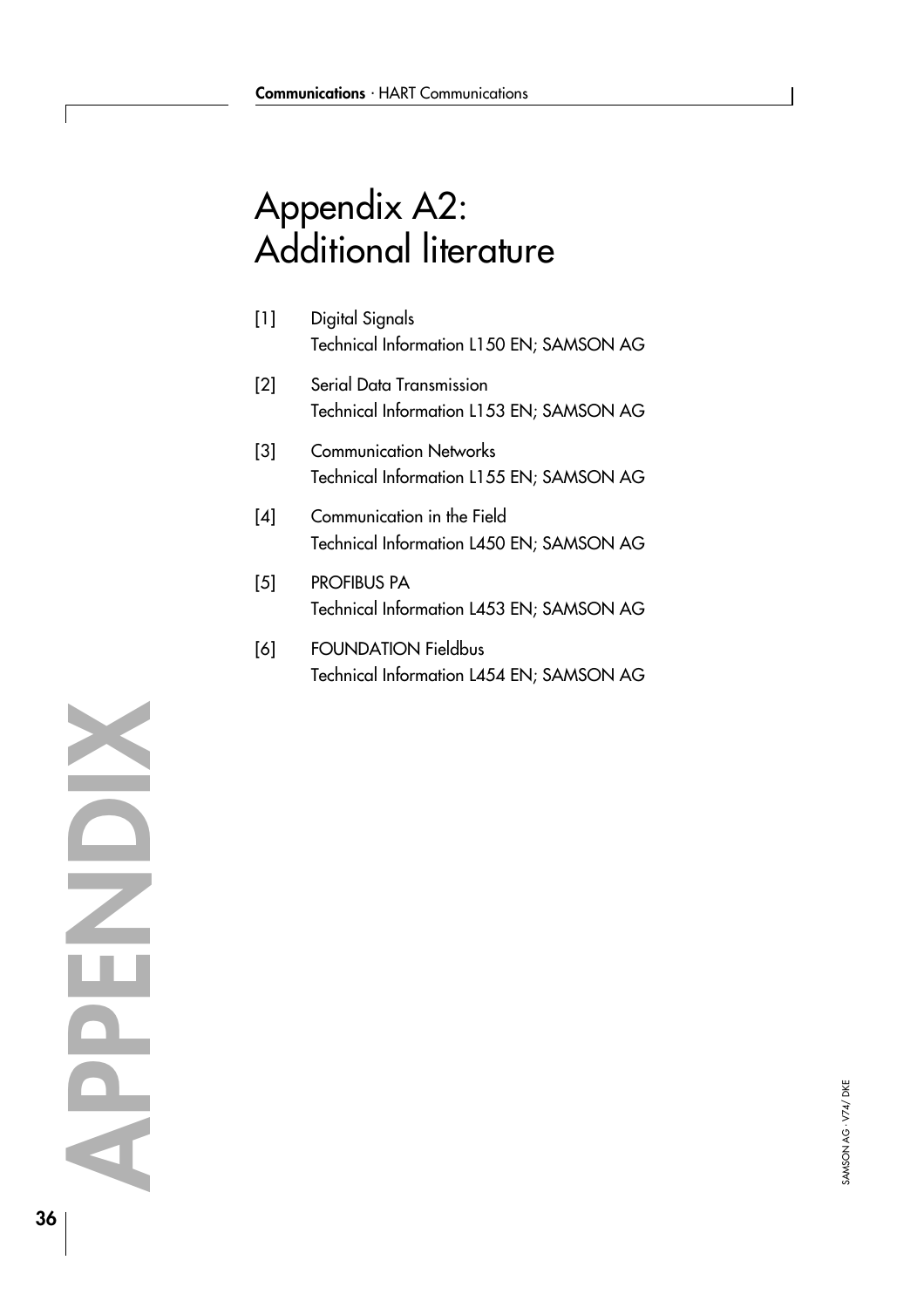# Figures

 $\overline{\phantom{a}}$ 

| Fig. $1:$  |                                                                       |
|------------|-----------------------------------------------------------------------|
| Fig. $2$ : | Connection of HART master devices 7                                   |
| Fig. 3:    | HART communication via multiplexer 8                                  |
| Fig. $4$ : | Multitrop mode with HART transmitters. 9                              |
| Fig. 5:    | Split-range operation with two HART positioners 10                    |
| Fig. $6:$  | Components and connection of the FSK bus. 11                          |
| Fig. $7:$  |                                                                       |
| Fig. $8:$  | HART interface of SAMSON positioner. 15                               |
| Fig. $9:$  | HART protocol implementing the OSI model 16                           |
|            | Fig. 10: Hart signal superimposed on the analog current signal 17     |
|            | Fig. 11: Controller output must not short-circuit the HART signals 19 |
|            |                                                                       |
|            | Fig. 13: HART communication modes 21                                  |
|            | Fig. 14: Structure and elements of a HART telegram 22                 |
|            | Fig. 15: Short frame and long frame HART address formats 23           |
|            | Fig. 16: Transmission time of a HART telegram 25                      |
|            | Fig. 17: Example of a HART transaction 26                             |
|            | Fig. 18: Classification of HART commands 27                           |
|            | Fig. 19: Extract from a DDL device description 30                     |
|            | Fig. 20: Additional DD information 31                                 |
|            | Fig. 21: IBIS user interface for the Type 3780 HART Positioner 33     |
|            | Fig. 22: HART handheld communicator. $\ldots$<br>34                   |

# FIGURES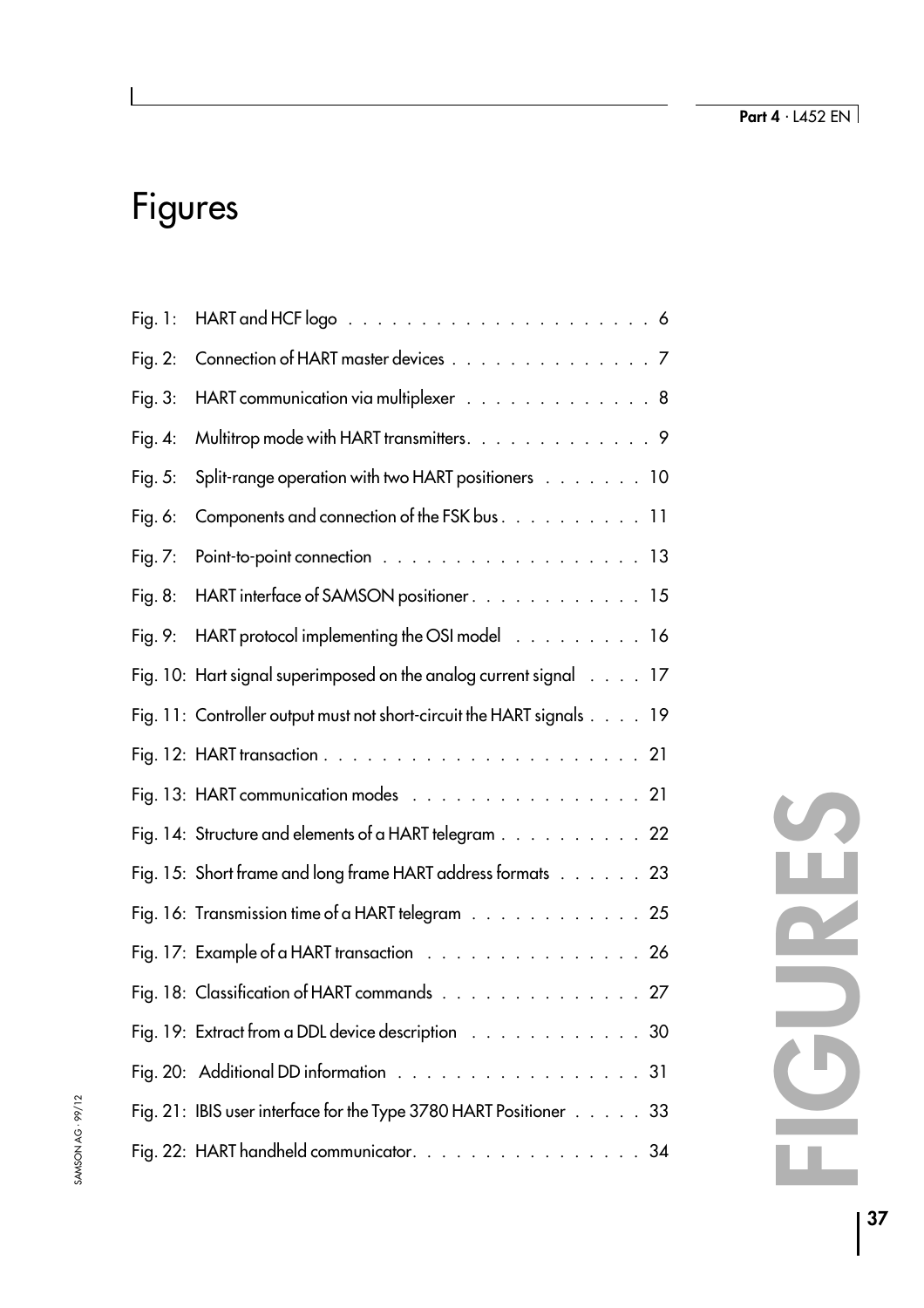

 $\sqrt{ }$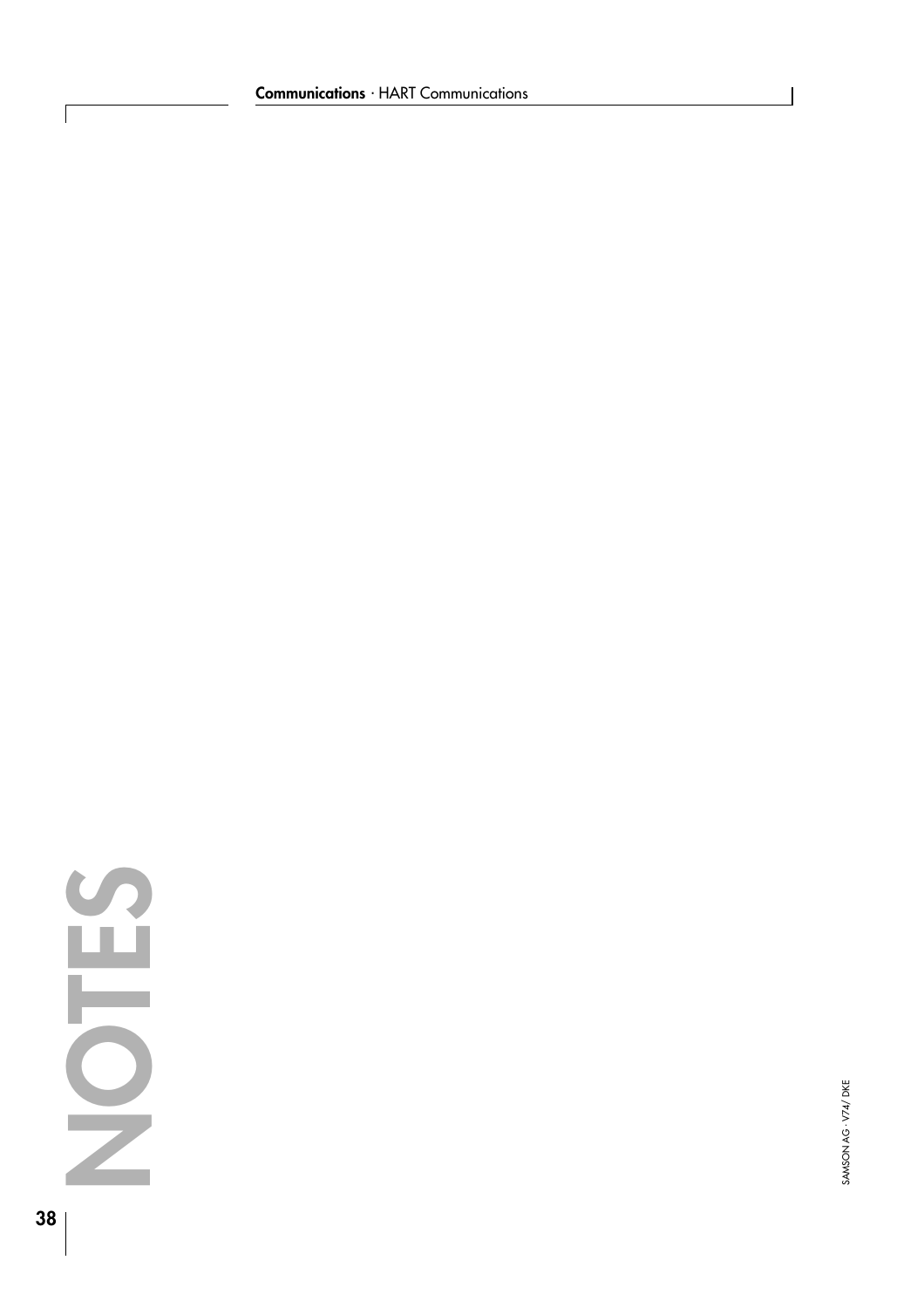**SAMSON AG - 99/12** SAMSON AG ⋅ 99/12

 $\overline{\phantom{a}}$ 

**Part 4** · L452 EN